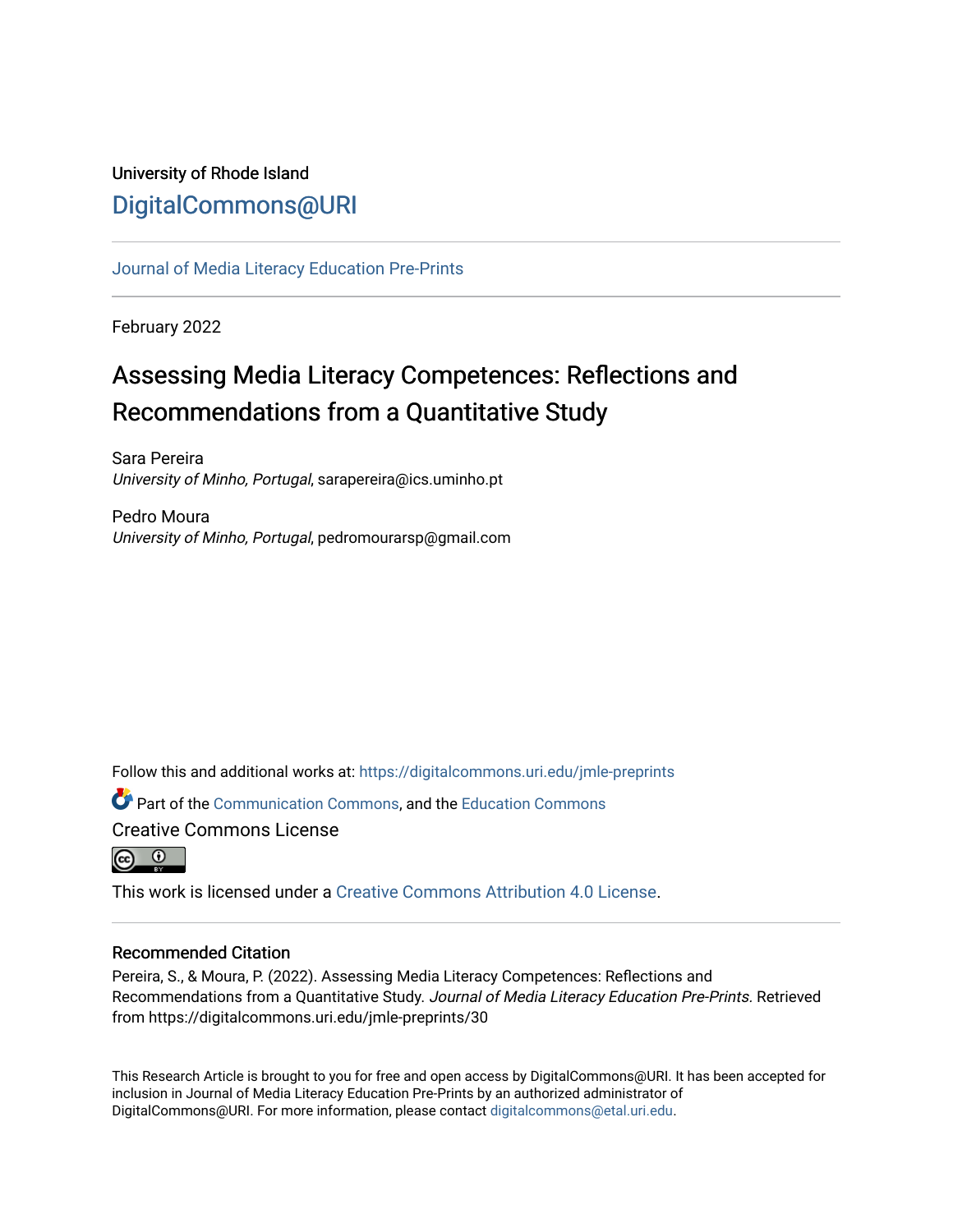## **Assessing Media Literacy Competences: Reflections and Recommendations from a Quantitative Study**

#### **Abstract**

The assessment of media literacy is a complex task, which might attempt to reconcile a research field traditionally developed within a critical paradigm with the task of evaluating and quantifying media literacy competences through essentially quantitative methods. Despite the non-existence of consensus regarding how to evaluate and measure media literacy, namely on the definition of its levels, this purpose is increasingly discussed and stimulated by political and regulatory stances, as well as studied within the academic world. Based on one of such attempts, a study on the media literacy competences of 679 Portuguese teenagers, this paper presents a review and a reflection on the specific challenges posed by the intent to quantitatively assess media literacy, without neglecting its core critical dimension. It concludes by suggesting methodological convergence and the continuous development of valid and reliable indicators, necessarily context and subject-dependent, as a way to improve this area of research.

**Keywords:** competences; media literacy; assessment; quantitative methods.

## **Introduction**

Media literacy and competences can be regarded as concepts with a "variable geometry", to borrow Miège's (2017, p. 54) expression, which means they are often adapted to meet different contexts and research goals. Regarding the first concept, Potter (2010, p. 676) stated that "it is as if each person writing about media literacy conceptualizes it with a different construction of definitional elements". Nonetheless, there is a recurrent key shared concern amidst many works and researchers within media studies: despite the existence of different approaches, media literacy can be seen as "a form of *critical* literacy" (Buckingham, 2003, p. 38), one that has been recurrently studied within an also critical paradigm (Livingstone et al., 2008).

According to Buckingham (2003, p. 36) "defining media literacy is far from straightforward", as it goes beyond the one-on-one relationship between a person and a given text. "It entails the acquisition of a 'metalanguage'" (Buckingham, 2003, p. 38), because this process implies an analytical understanding of broader and interrelated contexts (from different modes of communication to intertextual relations or social, economic and institutional backgrounds, for instance). However, there are particular dimensions of media literacy that can be seen as fairly widespread amidst different authors and institutions. An early example is the report of The National Leadership Conference on Media Literacy (Aufderheide, 1993), which noted that the participants agreed on a basic definition of media literacy as the ability "to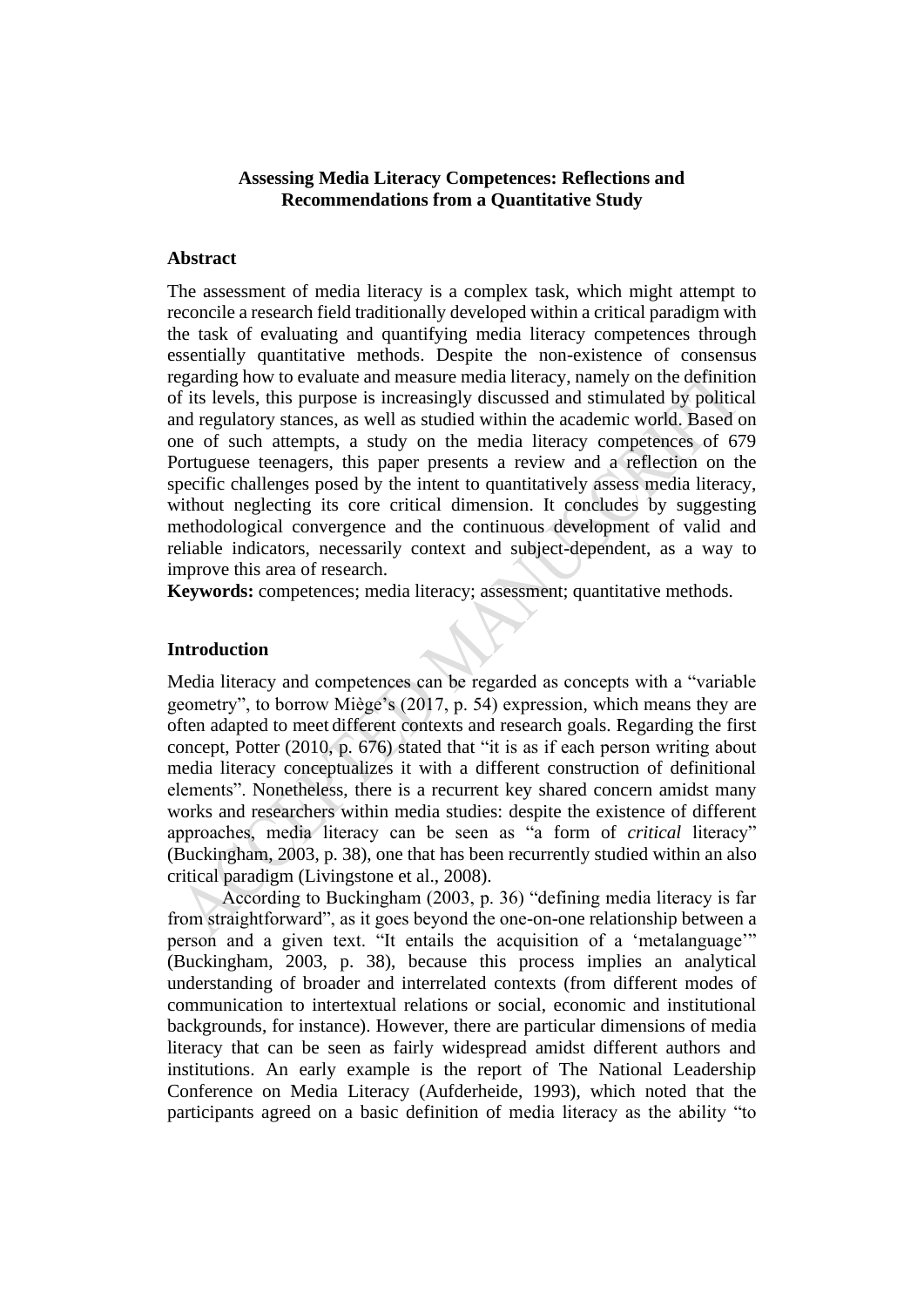access, analyse, and produce information for specific outcomes" (p. v). Decoding and evaluation can be later found alongside this concept (Aufderheide, 1993, pp. 6-7), as more specific ways of understanding what the analysis may comprise. Production was also rearranged into two different components: encoding or providing alternative expressions (Aufderheide, 1993, p. 7). The European Commission (EC) presents media literacy in related, but not necessarily equal, terms, as "the ability to access the media, to understand and critically evaluate different aspects of the media and media content and to create communications in a variety of contexts" (Recommendation 2009/625/EC).

The Portuguese study (Pereira et al., 2015; Pereira & Moura, 2019) that sought to assess levels of media literacy competence, which is the starting point of this paper, adopted the EC definition. Therefore, media literacy was assumed to have three core elements, comprising:

- 1) the *access* to media and the capacity to *use* them;
- 2) the *critical* evaluation, understanding and analysis of the media and its contents; and
- 3) the capacity to engage in practices of mediatized *participation* and *production*.

The consummation of this mix of meaning-making and actual practices may be understood as revealing different media literacy competences (Buckingham, 2005a; Fastrez, 2010). This theoretical positioning had methodological implications. Since we expected to assess (mostly) critical competences in reading, analysing, understanding and producing media messages using a strictly quantitative method to generate levels, we had to define accurate and relevant indicators to empirically recognize and evaluate those competences – despite the absence of consensus regarding this purpose<sup>1</sup> and the prevalence of qualitative approaches within our references on media literacy.

Based on the Portuguese research project mentioned above, this paper intends to discuss the implications and the constraints of the use of quantitative methods in assessing media literacy as competences. It is focused on three key points:

- $(1)$  the challenges of choosing what to evaluate;
- 2) the definition of what those under assessment should know (and, therefore, could be the matters under study);
- 3) the difficulties of quantitatively defining levels of media literacy competence.

The experiences and reflections derived from the aforementioned research project and the review of other studies are the foundations of this paper, which

 $1$  Annex 1 presents a brief systematization of different – theoretical and empirical – approaches on the challenge of assessing media literacy competences, highlighting differences and communalities among authors.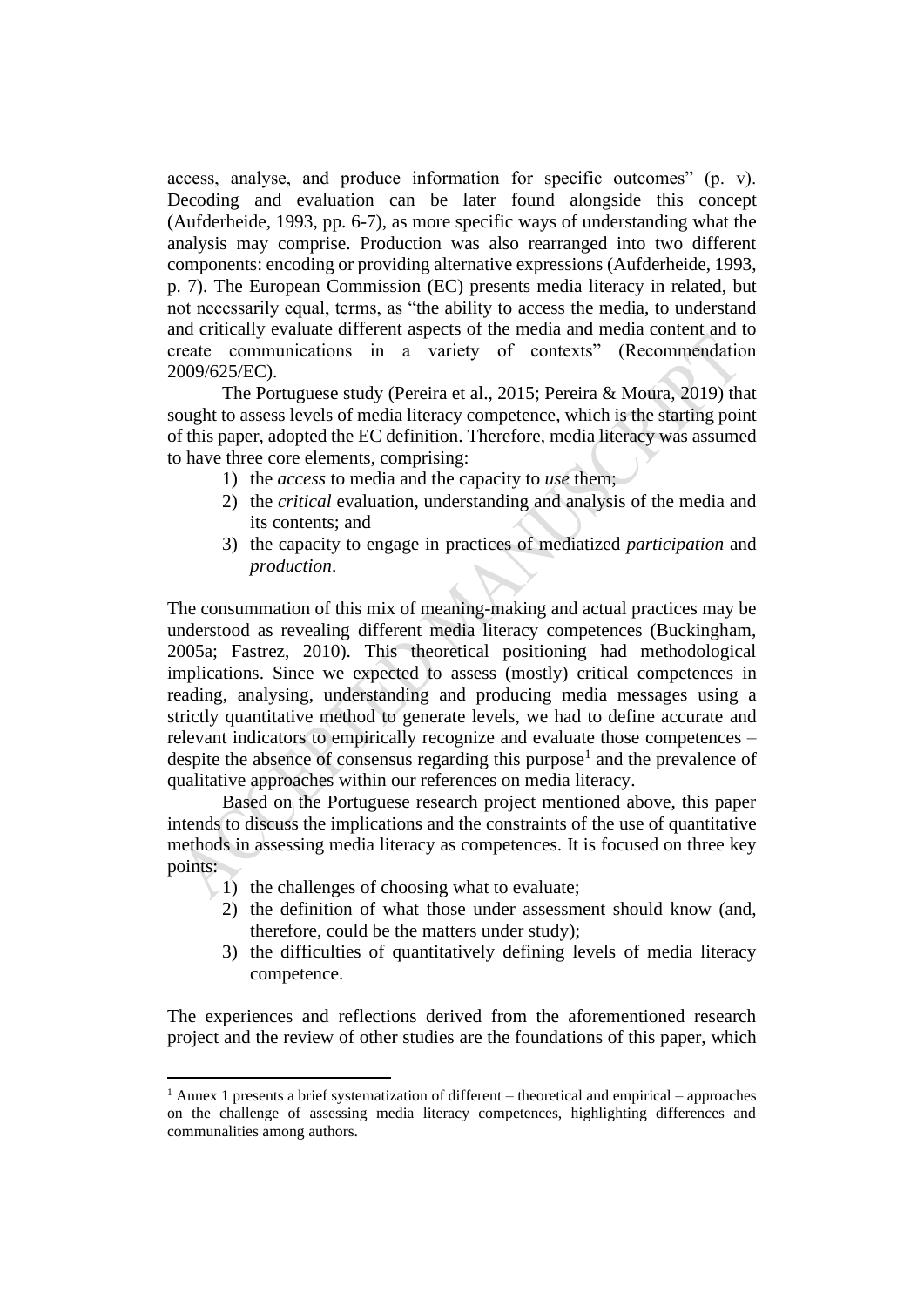aims to contribute to the debate on the challenges and constraints of researching media literacy competences through the scope of quantitative methods.

## **Assessing young people's media literacy competences: the case of a Portuguese quantitative study**

After establishing a specific understanding of media literacy, the Portuguese study faced two immediate challenges: how to coordinate it with another, also polysemic, concept – i.e., competence – and how to design a study that could consummate the research goals using quantitative methods while respecting media literacy's theoretical foundations. The next two sections elaborate on this matter.

## *The concept of competence*

Competence is often equated with expressions such as capacities or skills: sometimes as just another word pointing towards the ability to do something, but other times as an overall idea whose dimensions are concrete capacities and skills, but also knowledge, attitudes and values (Guzmán Marin, 2012). More than just the ability to achieve a given goal, to behave in a specific way or to know how to do something, a competence would imply a context-dependent "problem-solving strategy relying on reasoning, inferences, foresights, assessing the probability of different events, reaching a diagnosis based on a set of indicators" (Perrenoud, 1995, p. 21). It goes beyond what someone knows and is able to perform; it is more than the properness of outcomes reached; it stresses the importance of reasoning, values and critical thinking; it acknowledges the structural importance of contexts – not only the ones surrounding the problems to be faced by someone, but also those that form the capital of the individuals at stake (Perrenoud, 1995, 1999). This way, it would share, in what is essential, the same paradigmatic ground of a mostly critical media literacy concept – in fact, this specific conception of media literacy can be regarded as media competence if the latter goes beyond the simple capacity to do something (Trültzsch-Wijnen, 2020).

In short, media literacy competences were not considered as something straightforwardly related to the accomplishment of a result – as if it were the single, right tool for a given purpose –, but as a critical practice, one where factually correct answers are obviously important, but also where interpretation, reasonings and meanings assume a central place. This evokes a distinction presented by Buckingham (2005b) or Trültzsch-Wijnen (2020): specific performances, especially when done in artificial contexts (such as an evaluation outside everyday practices) and in reference to someone else's standards (the evaluators, which may not translate the plethora of things those being assessed know and do), cannot be mistaken for the overall competences of a person. As the latter author puts it, "the danger inherent here is that quantitative studies on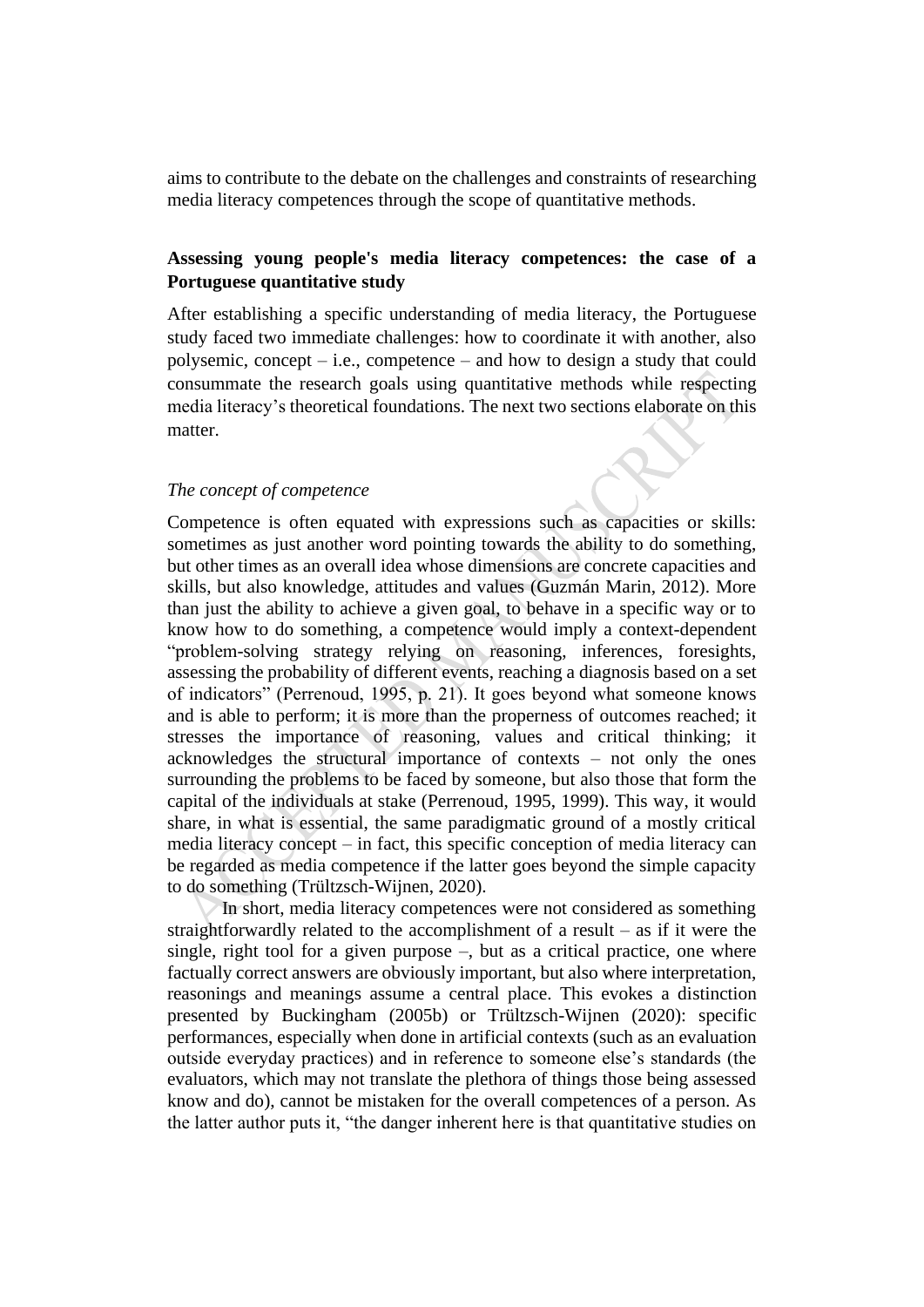competence measurement lead to statements that are less about an individual's actual abilities and skills than about his or her adaptation to socially desirable standards imposed by society" (Trültzsch-Wijnen, 2020, p. 116). This echoes a well-established principle in audiences research, which is closely related to media literacy and media education in general (Buckingham, 2003): when grouped strictly in quantitative terms – for example, for marketing purposes – audiences rarely have a voice of their own and their rationalized collective identity is more tributary to the choices and concerns of researchers than to *a priori* social entities whose existence would be objectively revealed by numbers and measurements (Dayan, 2005).

While the oversimplification of media literacy in partial numbers might be "significantly less than reliable" (Buckingham, 2005b, p. 32), even nonsensical if the goal is to reduce it, for example, to skills somewhat validated by the demands of the labour market, one should also consider the consequences of the lack of broader quantitative studies. For instance, their absence might hamper the awareness of existing gaps or the comprehension of the accomplishments and shortcomings of diverse media education initiatives (Ferrés Prats et al., 2012; Livingstone et al., 2012), at a time when other, more or less related competences (namely strictly digital ones<sup>2</sup>) are also being evaluated. Missing this call while quantitative measurements are a political priority might push media literacy to a secondary role within our collective lives. However, neglecting decades of research within the critical paradigm for the sake of measurement can make media literacy little more than an empty signifier.

## *The Portuguese study*

The Portuguese study was a response to an informal call launched in 2012 by the Group of Experts on Media Literacy of the EC to carry out studies in their respective countries aimed at assessing citizens' levels of media literacy. The call was accepted by researchers of the Communication and Society Research Centre, who developed the study with a national sample of young people attending the 12th year of secondary education (the last level of compulsory education), mostly aged between 17 and 18 years old. A total of 679 youngsters, attending 46 public schools from mainland Portugal, assembled by nonprobabilistic quota sampling, completed the online survey, which was the sole

<sup>2</sup> In this paper, and also in the study carried out, we do not consider frameworks on digital competence, such as the "European Framework for the Digital Competence of Educators: DigCompEdu". Although regarding them very relevant in terms of developing digital literacy skills, they follow distinct theoretical and conceptual approaches and objectives. As highlighted throughout the paper, in this work we follow a Media Literacy orientation, rooted in critical thinking and reading, analysis and production of media, with the ultimate goal of active and participatory citizenship. The media are considered much more than technologies, devices or instruments used to drive innovation in education; media literacy competences are broader than utilitarian skills. Centred on a paradigm of communication and citizenship, our approach distances itself from an instrumental view of digital skills (not taking away their importance and place in the development of fundamental skills).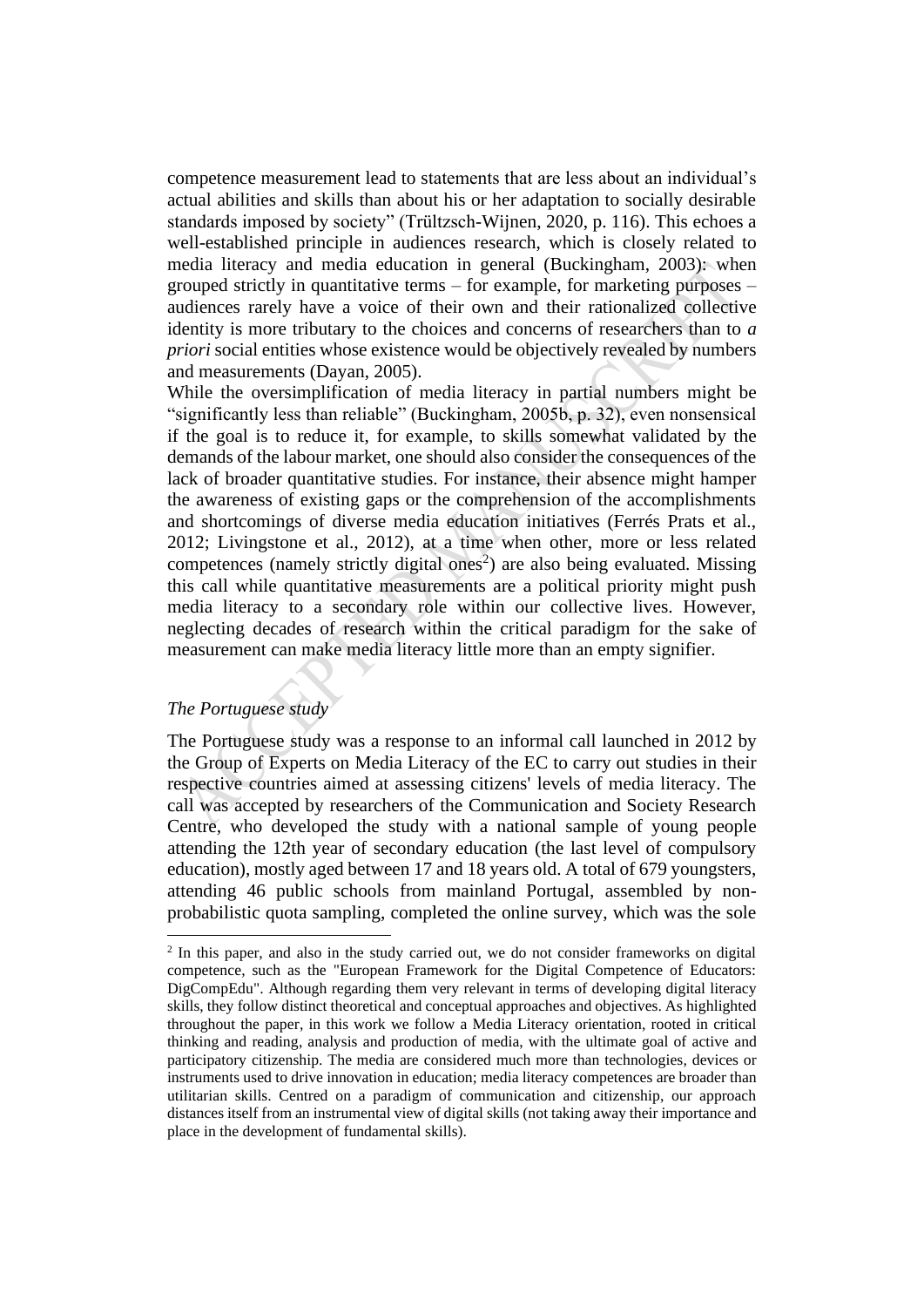research tool used<sup>3</sup>. In this research, the definition of media literacy previously discussed had necessary implications on how the other main concept at stake was envisioned: competence would not be regarded as just an effective (and more easily measured) know-how, but it would be, nevertheless, assessed.

This study sought to balance the aforementioned risks and needs. Its methods would have to be able to accommodate this particular conception of media literacy and competences, but through an essentially quantitative design, as the main goal was to evaluate (and quantify) levels of media literacy competences of a significant group of persons. As mentioned before, three main challenges emerged from this purpose:

- 1) *Choosing tools:* to choose the tools capable of substantiating the research goals;
- 2) *What to evaluate:* to select what could and should be evaluated, both in a macro (i.e., in relation to the three dimensions of media literacy) and in a micro (that is, the specific questions from the abundance of contexts and contents related to the media) sense;
- 3) *How to evaluate and quantify:* to establish how the outcomes of the assessment tool should be evaluated and quantified, in order to translate levels of media literacy competences.

The researchers established that the evaluation would comprise an overall 100-points-scale, a familiar measure within the Portuguese educational system and that would hopefully make the outcomes more intelligible beyond the study. Considering the overall results, a media literacy competences scale was defined: it had three levels, which were determined by considering the average scores and the 100 points distributed. Therefore, the students placed in Level 1 ( $n= 352$ ) had scores below the total mean (29.01 points); students in Level 2 (n= 295) had results between the average and the lowest positive score (49.50 points were considered as threshold); Level 3 students (n= 32) were the ones with positive scores – i.e., 50 points or more (Pereira et al., 2015; Pereira & Moura, 2019). Until reaching these final stages, however, different and important decisions had to be made. In the next sections, following respectively the three challenges outlined above, we reflect on some of these decisions and their methodological implications, whilst considering the methodological choices of other studies.

## **How are media literacy competences to be quantitatively assessed?**

The research design of the evaluation would have to ensure the theoretical coherence between our specific concepts of media literacy and competences and

<sup>&</sup>lt;sup>3</sup> The study was developed in partnership with the Media Office (extinct in 2015) and the School Libraries Network (SLN), which funded it. The SLN managed the filling out of the surveys within school premises. No researcher was present when the questionnaires were being completed.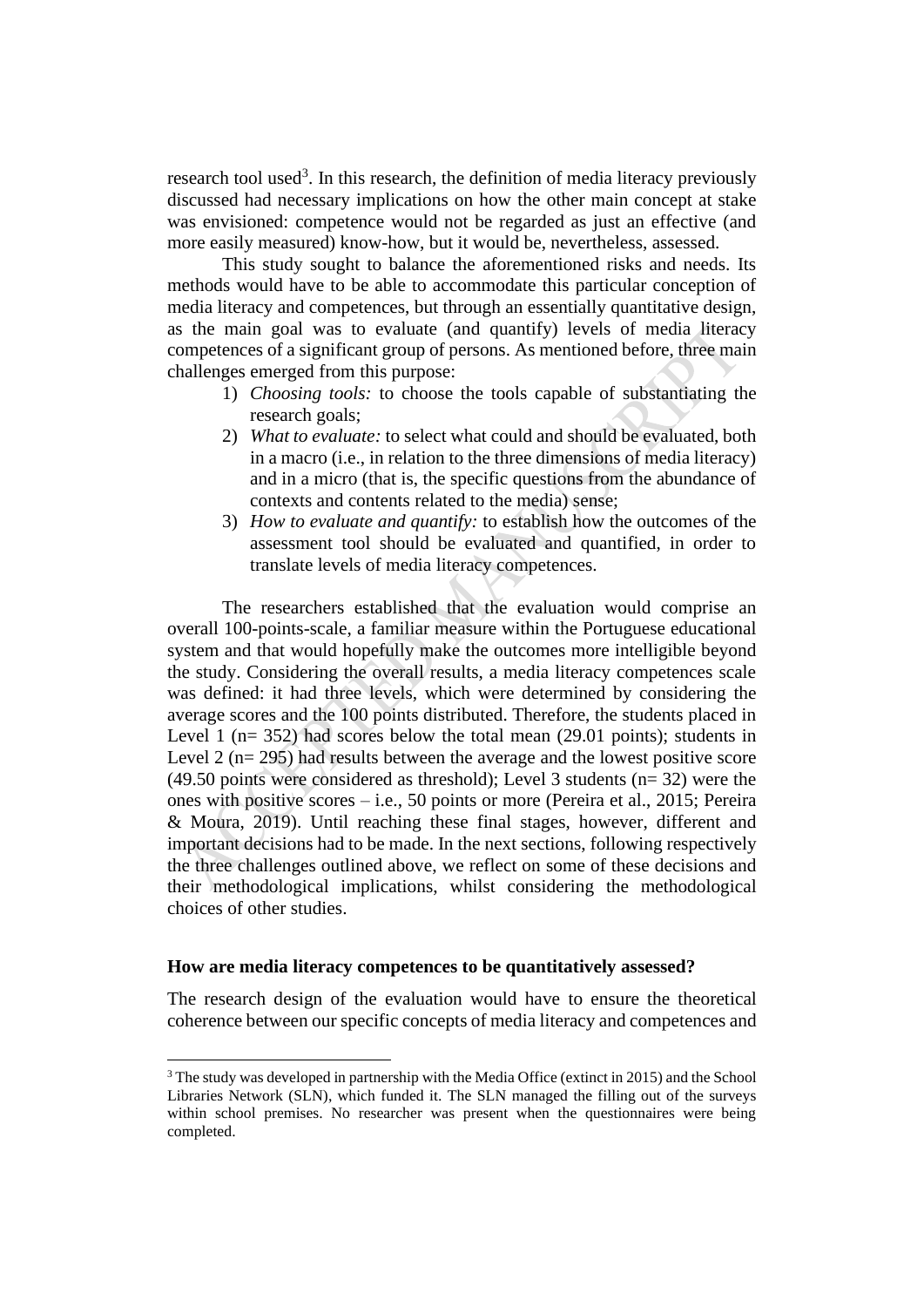the measures to be used within the survey. Hence, despite the undeniable importance of knowledge and/or attitudes, as well as their use in earlier studies (e.g., João & Menezes, 2008; Primack et al., 2006; DTI & EAVI, 2011; Ashley et al., 2013) and the greater familiarity in validating results from closed measures such as scales or multiple choice/dichotomous questions, the Portuguese study took, for the most part, a different path. Much like previous research (e.g., Benavente et al., 1996; Hobbs & Frost, 2003; Lopes, 2013), it envisioned open-ended, task-solving questions as being at the heart of the evaluation of literacy competences. This option brings to the evaluation not only the properness of the (expectably more diverse) answers, but also the chance to consider other traces of competences present in the written argumentation, which would be unavailable in close-ended questions. Recalling the concept of competence at stake, it goes beyond the accomplishment of a given outcome; it also considers interpretation, reasonings and meanings in relation to specific problems. If, as Buckingham (2019, p. 55) mentioned, "critical thinking is a reflexive process", any study willing to encompass it must give its sample some leeway to express it, even if this represents not so controlled and predictable data. Therefore, it was considered that a test mostly comprising task-solving, open-ended questions would be the most suitable option to achieve a higher degree of theoretical validity. Table 1 summarizes the dimensions and general competences assessed and presents examples of questions posed by the online survey.

| <b>Dimension</b> | <b>General</b>   | Goals          | <b>Measures</b> |                        |
|------------------|------------------|----------------|-----------------|------------------------|
|                  |                  |                |                 | <b>Examples of</b>     |
|                  | competences      |                |                 | questions              |
| 1. Critical      | $1.1.$ To        | $1.1.1.$ To    | Four open-      | Q1.a. [Considering a   |
| evaluation,      | interpret and    | identify and   | ended           | news piece on          |
| understandin     | classify media   | interpret the  | questions       | advertorials and how   |
| g and            | contents.        | relevance of   |                 | these can violate the  |
| analysis         | institutions and | specific parts |                 | legal and ethical      |
|                  | players          | in a given     |                 | boundaries between     |
|                  |                  | media content  |                 | journalism and         |
|                  |                  |                |                 | advertisers] Which     |
|                  |                  |                |                 | incompatibility is     |
|                  |                  |                |                 | mentioned within the   |
|                  |                  |                |                 | text?                  |
|                  |                  |                |                 |                        |
|                  |                  |                |                 | Q1.b. [After watching] |
|                  |                  |                |                 | an excerpt of the TV   |
|                  |                  |                |                 | series Crossing Lines, |
|                  |                  |                |                 | which featured product |
|                  |                  |                |                 | placement] How do      |
|                  |                  |                |                 | you evaluate the way   |
|                  |                  |                |                 | this scene was shot?   |
|                  |                  |                |                 | Did you notice any     |
|                  |                  |                |                 | particular concern     |
|                  |                  |                |                 | about how the images   |
|                  |                  |                |                 | were framed?           |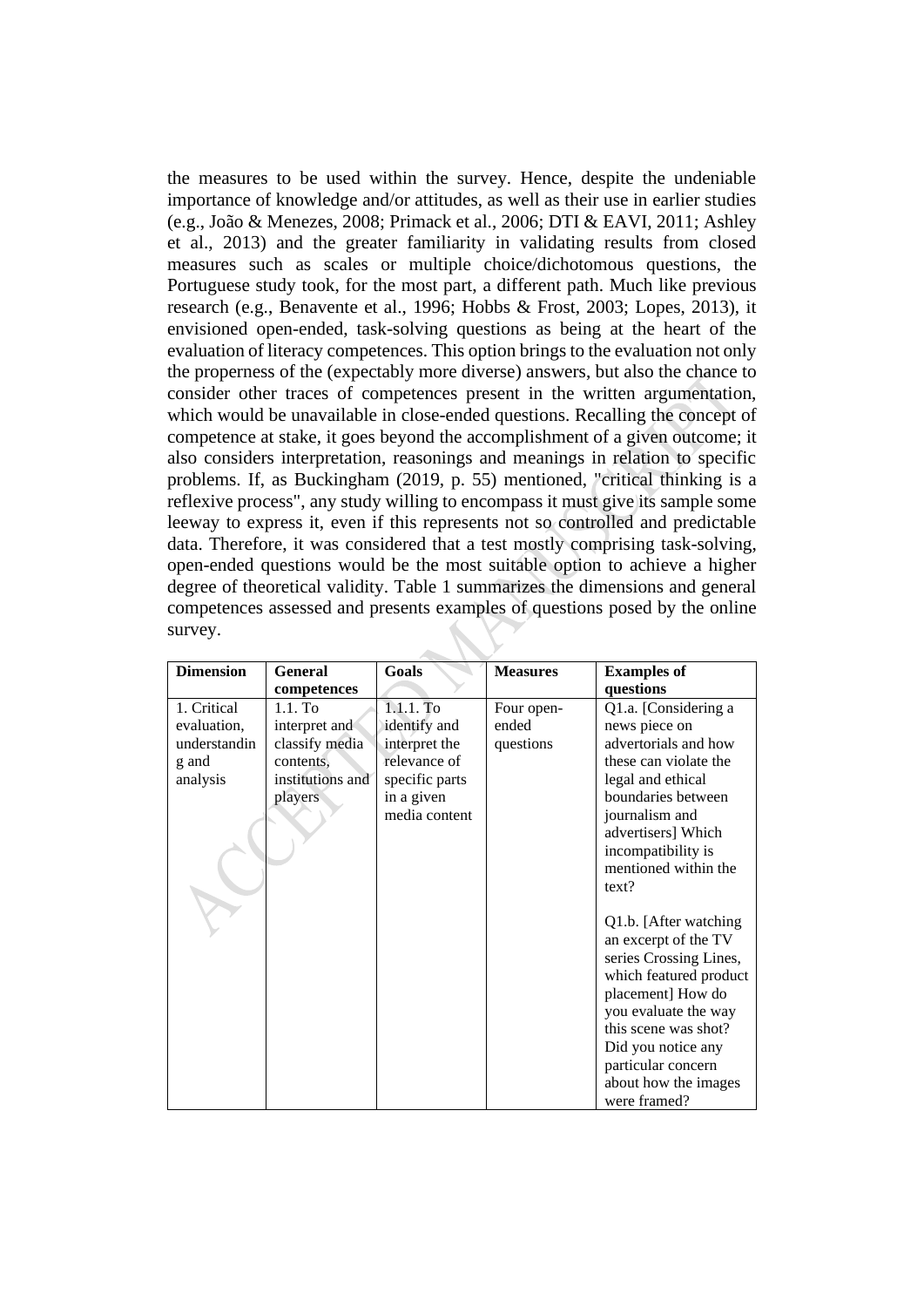|                    | 1.1.2. To<br>identify,<br>compare,<br>distinguish<br>and/or<br>characterize<br>media genres<br>and contents<br>$1.1.3.$ To<br>identify, | Two open-<br>ended<br>questions and<br>one multiple-<br>choice<br>question<br>Four open-<br>ended | Q1.c. [Considering a<br>news piece on<br>advertorials and how<br>these can violate the<br>legal and ethical<br>boundaries between<br>journalism and<br>advertisers] The text<br>mentions something<br>called "advertorials".<br>What does this word<br>mean to you?<br>Q1.d. [Regarding an<br>opinion column<br>properly identified as<br>such] The following<br>text was written by the<br>journalist X. How do<br>you label it? [Choose<br>one of the following<br>options] News piece  <br>Feature   Opinion<br>article<br>Q1.e. [Respecting the<br>Portuguese Public |  |
|--------------------|-----------------------------------------------------------------------------------------------------------------------------------------|---------------------------------------------------------------------------------------------------|--------------------------------------------------------------------------------------------------------------------------------------------------------------------------------------------------------------------------------------------------------------------------------------------------------------------------------------------------------------------------------------------------------------------------------------------------------------------------------------------------------------------------------------------------------------------------|--|
|                    | compare,<br>distinguish                                                                                                                 | questions and<br>one multiple-                                                                    | Service Media] Can<br>you identify the names                                                                                                                                                                                                                                                                                                                                                                                                                                                                                                                             |  |
|                    | and/or<br>characterize                                                                                                                  | choice                                                                                            | of its different media?                                                                                                                                                                                                                                                                                                                                                                                                                                                                                                                                                  |  |
|                    | media                                                                                                                                   | question                                                                                          | Q1.f. [Considering a                                                                                                                                                                                                                                                                                                                                                                                                                                                                                                                                                     |  |
|                    | institutions and<br>players                                                                                                             |                                                                                                   | simulated Google<br>search] How do you                                                                                                                                                                                                                                                                                                                                                                                                                                                                                                                                   |  |
|                    |                                                                                                                                         |                                                                                                   | label this site? [Choose<br>one of the following                                                                                                                                                                                                                                                                                                                                                                                                                                                                                                                         |  |
|                    |                                                                                                                                         |                                                                                                   | options] Social<br>network   Search                                                                                                                                                                                                                                                                                                                                                                                                                                                                                                                                      |  |
|                    |                                                                                                                                         |                                                                                                   | engine   Content                                                                                                                                                                                                                                                                                                                                                                                                                                                                                                                                                         |  |
|                    |                                                                                                                                         |                                                                                                   | aggregator   Online<br>store                                                                                                                                                                                                                                                                                                                                                                                                                                                                                                                                             |  |
| 1.2. To            | 1.2.1. To                                                                                                                               | Two open-                                                                                         | Q1.g. [Respecting the                                                                                                                                                                                                                                                                                                                                                                                                                                                                                                                                                    |  |
| understand the     | identify the                                                                                                                            | ended                                                                                             | Portuguese Public                                                                                                                                                                                                                                                                                                                                                                                                                                                                                                                                                        |  |
| contexts of        | ownership of                                                                                                                            | questions                                                                                         | Service Media] Who                                                                                                                                                                                                                                                                                                                                                                                                                                                                                                                                                       |  |
| media<br>contents, | media<br>institutions                                                                                                                   |                                                                                                   | owns these media?                                                                                                                                                                                                                                                                                                                                                                                                                                                                                                                                                        |  |
| institutions and   | 1.2.2. To                                                                                                                               | One open-                                                                                         | Q1.h. [Considering a                                                                                                                                                                                                                                                                                                                                                                                                                                                                                                                                                     |  |
| players            | acknowledge                                                                                                                             | ended question                                                                                    | simulated Google                                                                                                                                                                                                                                                                                                                                                                                                                                                                                                                                                         |  |
|                    | the existence                                                                                                                           |                                                                                                   | search] Mention an                                                                                                                                                                                                                                                                                                                                                                                                                                                                                                                                                       |  |
|                    | of<br>different/altern                                                                                                                  |                                                                                                   | alternative to this site.                                                                                                                                                                                                                                                                                                                                                                                                                                                                                                                                                |  |
|                    | ative media                                                                                                                             |                                                                                                   |                                                                                                                                                                                                                                                                                                                                                                                                                                                                                                                                                                          |  |
|                    | and platforms                                                                                                                           |                                                                                                   |                                                                                                                                                                                                                                                                                                                                                                                                                                                                                                                                                                          |  |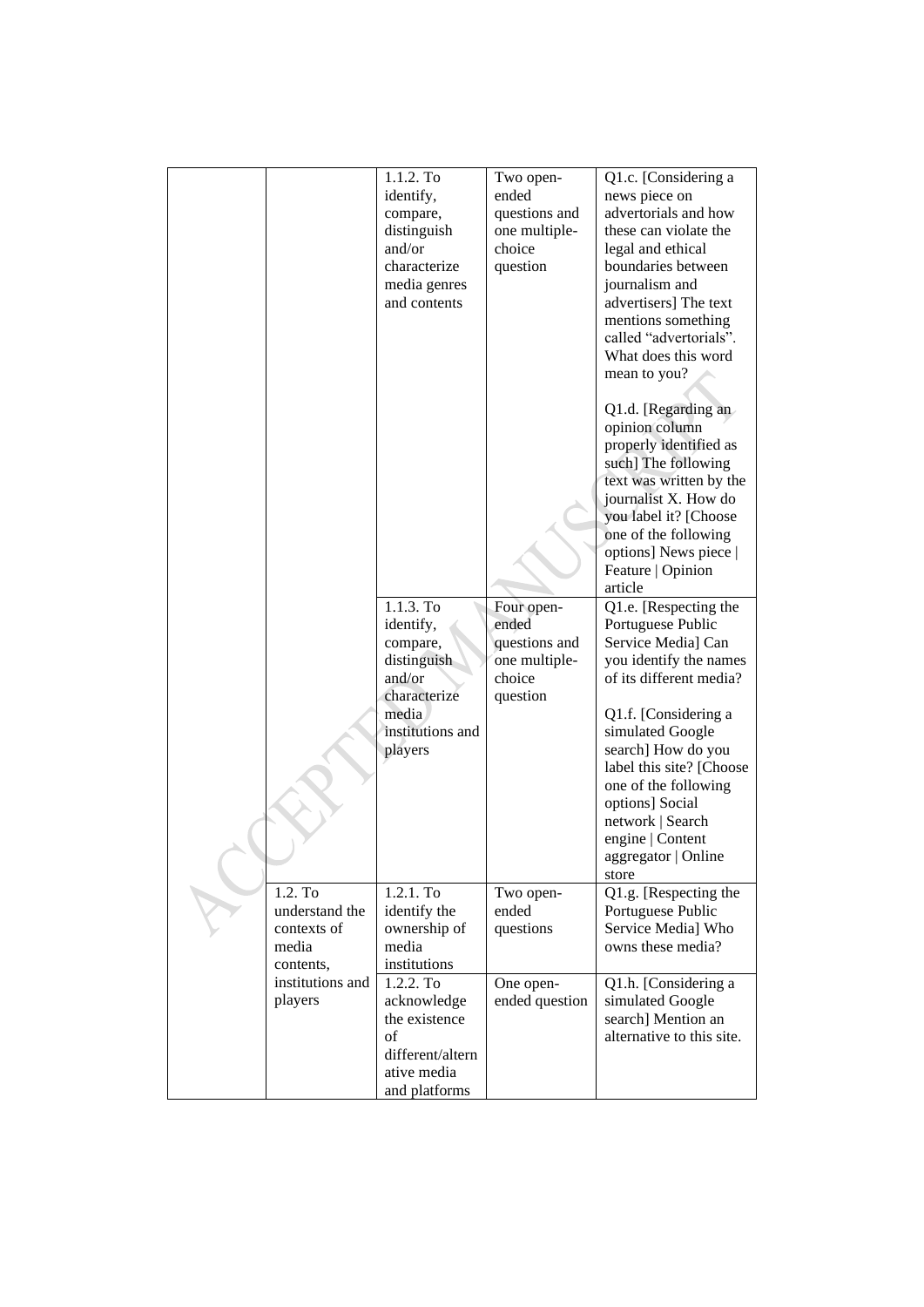|                  | 1.2.3. To        | Two open-      | Q1.i. [Respecting the    |
|------------------|------------------|----------------|--------------------------|
|                  | identify media   | ended          | Portuguese Public        |
|                  | funding modes    | questions      | Service Media]           |
|                  |                  |                | Mention one example      |
|                  |                  |                | of how this media is     |
|                  |                  |                | funded.                  |
|                  | 1.2.4. To        |                |                          |
|                  |                  | One open-      | Q1.j. Consider that you  |
|                  | identify media   | ended question | are listening to a radio |
|                  | regulatory       |                | show, and you feel that  |
|                  | instances        |                | it violated one or more  |
|                  |                  |                | of your rights. Do you   |
|                  |                  |                | know any institution of  |
|                  |                  |                | person to which/whom     |
|                  |                  |                | you can lodge a          |
|                  |                  |                | complaint? [If so]       |
|                  |                  |                | Mention that             |
|                  |                  |                | institution or person.   |
|                  | 1.2.5. To        | One scale      | Q1.k. When you do a      |
|                  | acknowledge      | question and   | school assignment, do    |
|                  | the existence    |                |                          |
|                  |                  | one open-      | you reference the        |
|                  | of copyrights    | ended question | sources that you used?   |
|                  | and the need to  |                | [Choose one of the       |
|                  | identify the     |                | following options] No,   |
|                  | sources used -   |                | because I don't know     |
|                  | <b>Attitudes</b> |                | how to do it $ $ No,     |
|                  |                  |                | because I didn't know    |
|                  |                  |                | we should do it $ $ No,  |
|                  |                  |                | because I don't think it |
|                  |                  |                | is important             |
|                  |                  |                | Sometimes, when I        |
|                  |                  |                | remember   Always, it    |
|                  |                  |                | is important to do it    |
|                  |                  |                |                          |
|                  |                  |                | Q1.1. How do you         |
|                  |                  |                | present the references?  |
| 1.3. To          | 1.3.1. To        | Three open-    | Q1.m. Imagine that       |
| evaluate media   |                  | ended          |                          |
|                  | acknowledge      |                | you are running for      |
| contents,        | the different    | questions      | president of your        |
| institutions and | media            |                | student union. Which     |
| players          | available as     |                | media could you use to   |
|                  | possible tools   |                | communicate with         |
|                  |                  |                | your schoolmates?        |
|                  |                  |                | How could you use        |
|                  |                  |                | them?                    |
|                  |                  |                |                          |
|                  |                  |                | Q1.n. [Regarding data    |
|                  |                  |                | on TV audiences]         |
|                  |                  |                | Imagine that someone     |
|                  |                  |                | from your family         |
|                  |                  |                | develops something       |
|                  |                  |                | that could be            |
|                  |                  |                | advertised to elderly    |
|                  |                  |                |                          |
|                  |                  |                | people. Considering      |
|                  |                  |                | the data presented,      |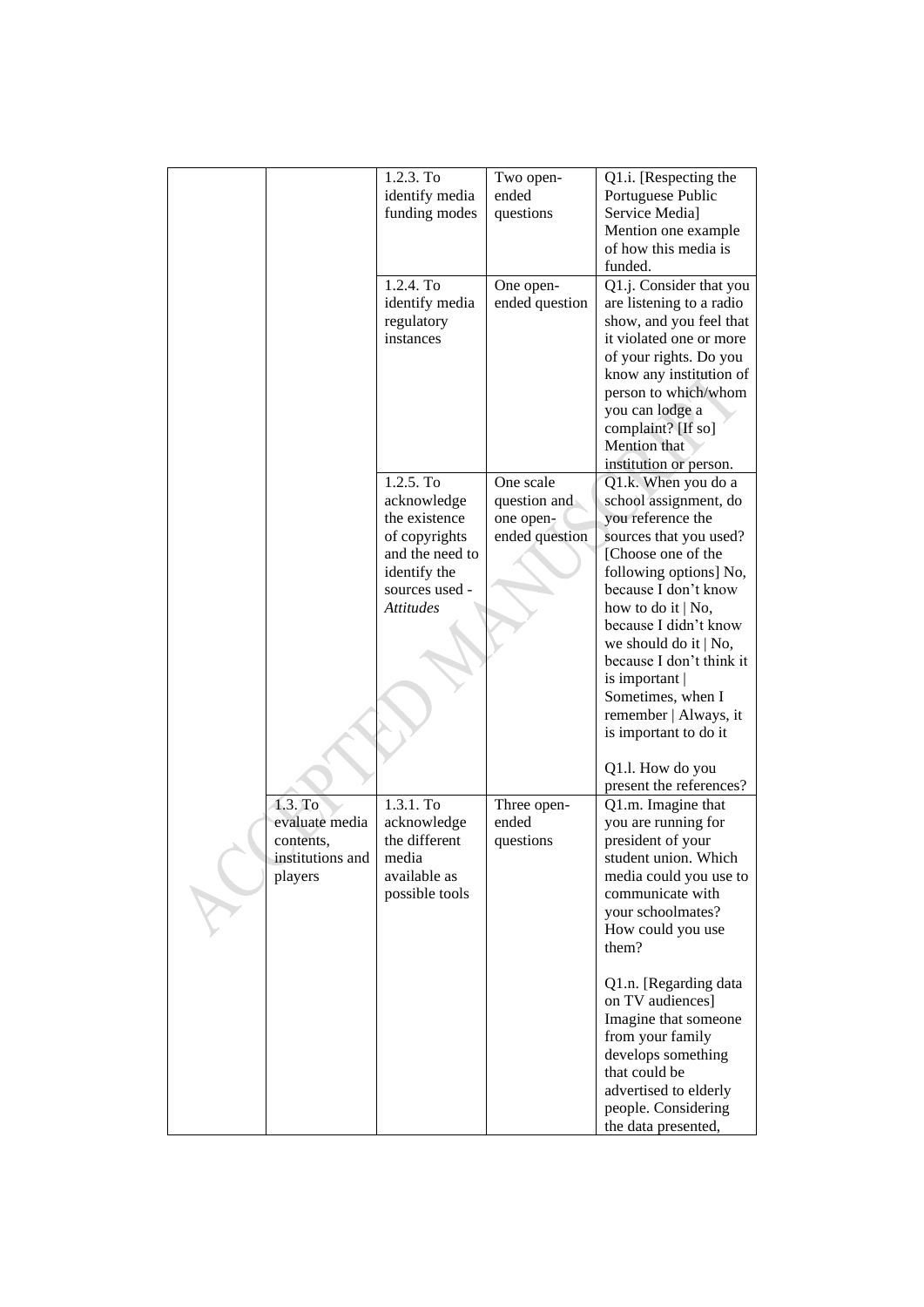|                                               |                                   |                                                                                                                    |                                   | which TV<br>channel/time slot<br>would you recommend<br>for investing in an ad?                                                                                                                                                                                                                                                                                                         |
|-----------------------------------------------|-----------------------------------|--------------------------------------------------------------------------------------------------------------------|-----------------------------------|-----------------------------------------------------------------------------------------------------------------------------------------------------------------------------------------------------------------------------------------------------------------------------------------------------------------------------------------------------------------------------------------|
|                                               |                                   | 1.3.2. To<br>evaluate the<br>origins and<br>contexts of<br>given media<br>contents,<br>institutions and<br>players | Two open-<br>ended<br>questions   | Q1.o. [Considering a<br>simulated Google<br>search] Suppose that<br>you must do a school<br>project on tree felling<br>in Portugal and that by<br>doing an Internet<br>search the following<br>sources of information<br>appear in the top five<br>places. 1. Indicate the<br>two sources of<br>information that you<br>would choose for your<br>schoolwork. 2. Explain<br>your choice. |
|                                               |                                   | 1.3.3. To<br>evaluate<br>specific goals<br>of diverse<br>media<br>contents,<br>institutions and                    | One open-<br>ended question       | Q1.p. [Respecting the<br>Portuguese Public<br>Service Media] What<br>is it and what are its<br>purposes?                                                                                                                                                                                                                                                                                |
|                                               |                                   | players<br>1.3.4. To<br>suggest<br>alternative<br>media<br>contents,<br>institutions and<br>players                | One open-<br>ended question       | Q1.q. [Considering a<br>news piece on<br>advertorials and how<br>these can violate the<br>legal and ethical<br>boundaries between<br>journalism and<br>advertisers] What<br>other kind of sources<br>could be present?                                                                                                                                                                  |
| 2. Production 2.1. To<br>and<br>participation | participate<br>using the<br>media | 2.1.1. To use<br>different media<br>to participate<br>and interact<br>with others -<br>Practices                   | One<br>dichotomous<br>question    | Q2.a. Within the last<br>year, did you do any of<br>the following [13]<br>activities? [Examples]<br>To comment on a<br>journalistic site/social<br>network   To sign an<br>online petition   To<br>comment on a brand<br>site/social network                                                                                                                                            |
|                                               | 2.2. To<br>produce                | 2.2.1. To<br>create contents<br>- Practices                                                                        | Three<br>dichotomous<br>questions | Q2.b. Within the last<br>year, did you do any of<br>the following [13]<br>activities? [Examples]<br>To record a video   To                                                                                                                                                                                                                                                              |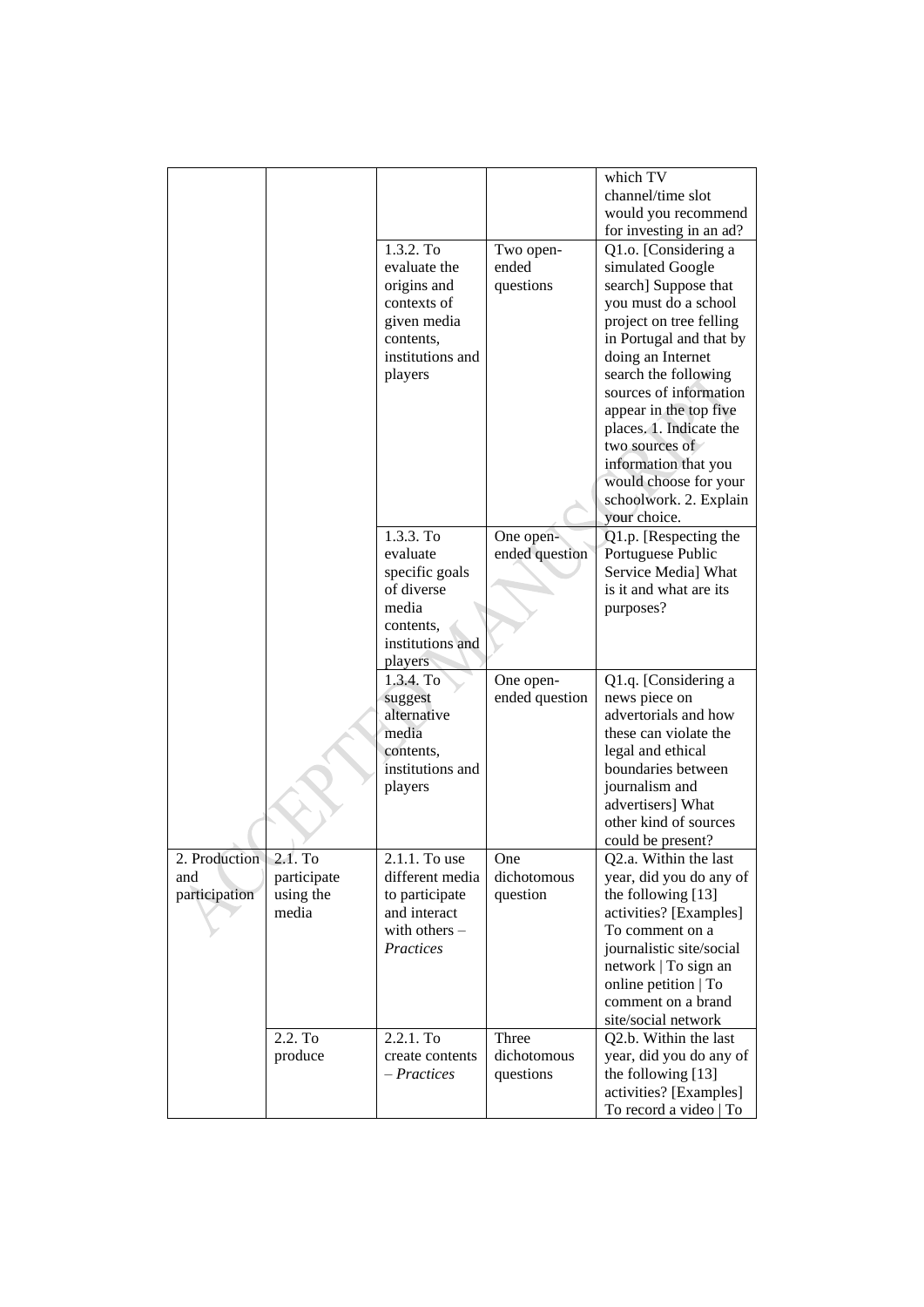|  |                 |             | produce a podcast   To<br>create a blog                                    |
|--|-----------------|-------------|----------------------------------------------------------------------------|
|  |                 |             | Q <sub>2</sub> .c. Do you<br>collaborate with any of<br>your school media? |
|  | $2.2.2.$ To be  | Three open- | Q2.d. If you have                                                          |
|  | able to explain | ended       | recorded a video,                                                          |
|  | different       | questions   | explain the steps you                                                      |
|  | production      |             | take between                                                               |
|  | stages of their |             | conception and                                                             |
|  | own creations   |             | possible upload                                                            |

Table 1: Subjects assessed by the Portuguese study (Pereira et al., 2015; Pereira & Moura, 2019), its goals, measures and examples of questions.

Although open-ended questions were the most employed measures, in consonance with the concept of competence adopted, other instruments were used. Multiple-choice questions (e.g., Q1.f.) were designed essentially to assess factual knowledge. Besides, one question focused on attitudes towards copyright (Q1.k.) and four on production and participation practices (Q2.a. to Q2.d.).

Despite task-based assessments create an opportunity to encourage the expression of diverse competences, this kind of stimulus does not represent a perfect window to someone's competences. To begin with, the online survey used had its own affordances, it created its specific context. Therefore, it also narrows down how deeply context-dependent concepts, such as media literacy and competences, can be studied and their outcomes considered. A striking feature is the fact that this kind of performance-based testing relied on written answers. For instance, Q1.m., which will be recalled below, implies the possibility of using other ways of expression besides writing. Nevertheless, its evaluation would be dependent on the written skills of the youngster, as well as their willingness to express them in substantial written answers. This context does not necessarily equate to the ones presented by everyday life, where they can express a plethora of competences in other media format and languages, and within collective, rather than individual, settings – as implied by question itself. This has a necessary impact on what can be properly evaluated by the research tool used.

## **The challenges of choosing what to evaluate. What media literacy dimensions could (and should) be assessed?**

All media literacy dimensions necessarily mobilize a set of competences which can be studied, but not through the same methods, argued the Portuguese study. That is, the research design of the evaluation sets conditions for what competences can be validly assessed. As shown in Table 1, the critical dimension had a prominent position within the evaluation. Two reasons justify this fact: its prevalence in media literacy studies and the definition of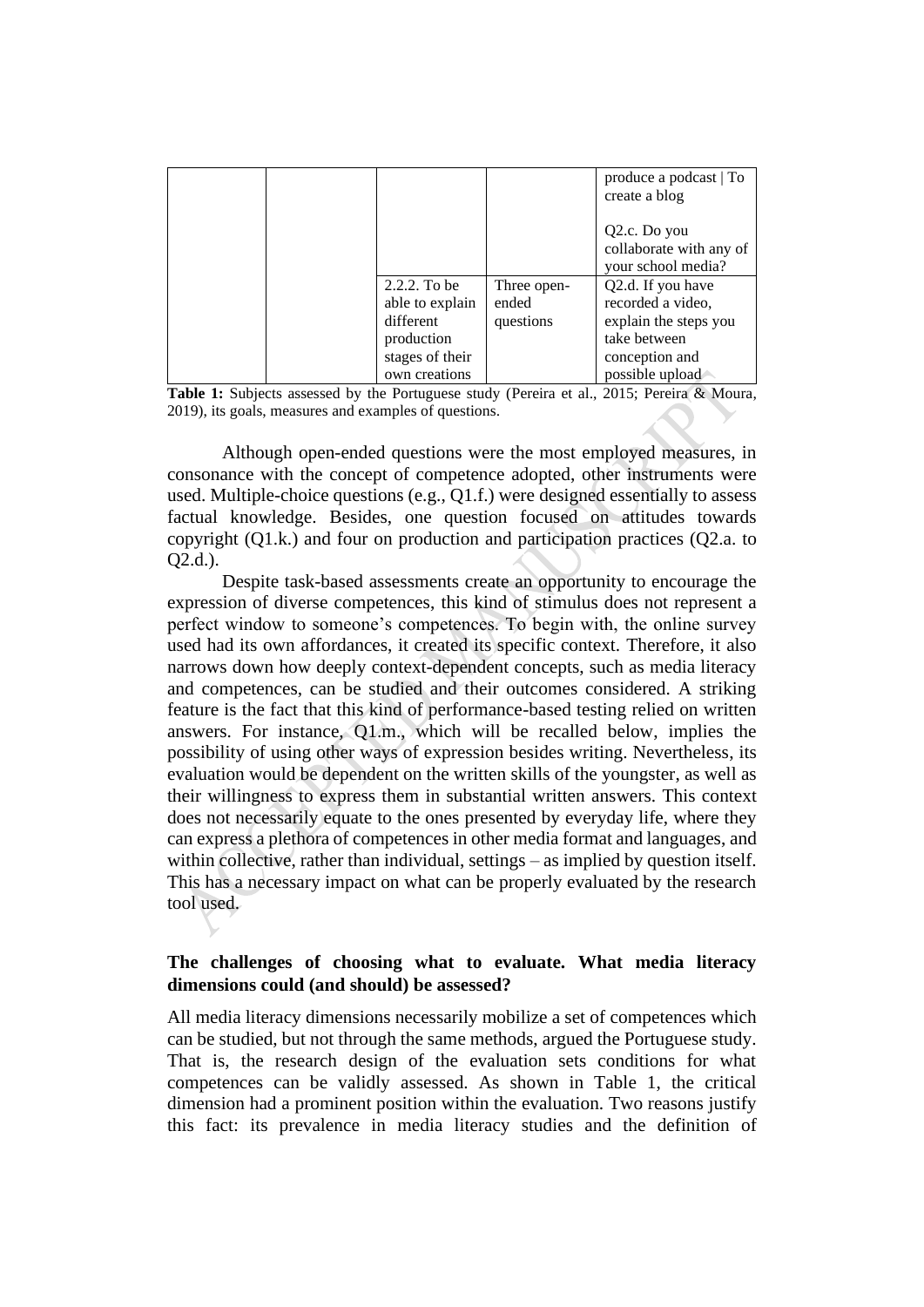competence adopted. These reasons also explain the fewer cases of production and participation competences under evaluation and the total absence of the ones related to access and uses. In other words, the kinds of tasks presented above are more easily related to the adopted definition of critical evaluation, understanding and analysis, as they are focused on knowledge, meaning making and abstract thinking, particularly when we challenged the youngster to think about hypothetical creative scenarios.

#### *The case of media access and uses*

Access and uses (understood as media practices) were collected through selfreported measures, such as "How often do you use the following media?", and were not deemed suitable to be part of the evaluation. Therefore, the study made a distinction between practices and competences, considering that access to and uses of the media may be a prerequisite for media literacy, but the recognition of one's practices is not, *per se*, an indication of competence. At best, the mere existence of practices would be a trace of implicit rudimentary skills, which the researchers would have to assume existed based on not totally reliable measures of self-reporting (Prior, 2009; Bulger, 2012). A different thing is the skills or the reasonings about ones' practices – and even about what others do with the media or what is possible/available to whom, in a broader societal picture. These reflections would be assessed within the component of critical thinking, considering the affordances of the research tool.

This does not mean that the data collected on self-reported access and uses practices were not used. The Portuguese study started by presenting questions on sociodemographic data and on self-reported access and uses of different media. Besides the intrinsic value of these measures, their figures were crucial to better understand the main outcome of the research: the different levels of media literacy competence, calculated mostly by the assessment of knowledge and the resolution of tasks, in a written format. In other words, these data provided a context to analyse the calculated levels – a first clue to realize who the youngsters behind the results were.

An example of a different option can be found in the study developed by the Danish Technological Institute and the European Association for Viewers Interests (DTI & EAVI, 2011). While testing a previous framework (EAVI, 2009) using a survey completed in six European countries ( $N = 7303$ ), this research tried to evaluate what was labelled as use skills: computer and internetrelated ones, the existence of a balanced media use, and advanced internet uses. Due to technical problems, only the second was deemed evaluable. Hence, a balanced media use was assessed "based on the frequency of use" of different media in the previous three months (DTI & EAVI, 2011, p. 44). Scores were then given to each medium and its (perceived) recurrence. The people with a better performance on this criterion were the ones that used the media the most and more often. Besides the risk of "overinterpreting findings related to numbers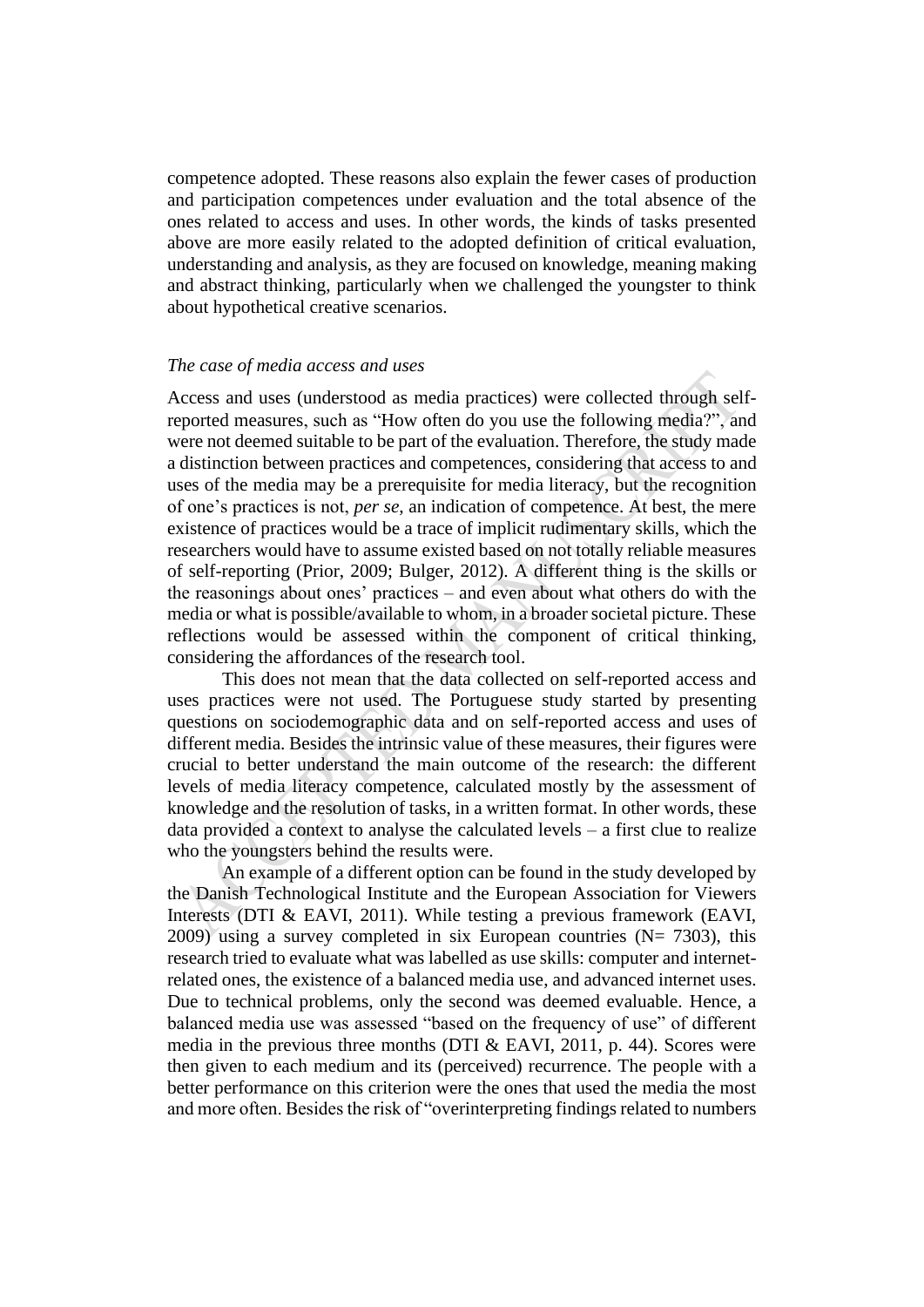of users or frequency of use", especially when considered apart from the other dimensions of media literacy (Bulger, 2012, p. 84), there is a pressing theoretical question. The underlying assumption of this measure, from the point of view of evaluation, is that *more is better*, which is a challenging idea, especially considering the history of media studies and media literacy research. That is, many of the foundational concerns of both were related to the expected dangers of excessive exposure or uses (Buckingham, 2003). And if several of these initial approaches underestimated the people's skills and wills in relation to media and their messages, to fully reverse this premise could mean that, in the end, the practices of selectivity (even the critical ones) might be downplayed in favour of just consuming more (even if not much thought was devoted to it). In this regard, it is important to mention the pioneer study by Quin and McMahon (1993), which pointed towards lower scores on two media analysis tests amidst male youngsters who watched more hours of television – even when television contents were the subjects under evaluation. According to the authors (Ouin  $&$ McMahon, 1993, p. 21), "simplistic equations such as 'the more they watch, the less they know'", echoing overly protectionist or pessimistic stances, "may be tempting, but could be misleading". A more solid interpretation would be one we already pointed out: "it would however be legitimate to conclude that simply watching television does not lead to better media analysis skills. They have to be learned" (Quin & McMahon, 1993, p. 21). Besides, the authors also speculate about the absence of control, within the research, of "social variables" that might be related to the development of media analysis skills(Quin & McMahon, 1993, p. 21), which serves as a reminder of something mentioned before: the importance of considering the limitations of the research methods before reviewing outcomes of media literacy assessments that might neglect to consider the capital of the people under evaluation.

The difficulties presented by the last paragraphs derive from a specific conception of access and uses. However, this is not a univocal understanding. For instance, Ofcom (2008, p. 11) considers under the umbrella of "access" elements such as (1) "use, volume of use and breadth of use of the platforms", (2) "competence in using the features available on each platform" and (3) "interest in, and awareness of, the various media platforms". While the first pair of components is consonant with the Portuguese study conception and was deemed non-evaluable regarding the affordances of the research tool used, the third indicator presents a different case. Much like EAVI's (2009) proposal, the Portuguese study considered it as part of the critical dimension of media literacy. That is, two questions of the test can be seen as being on the boundary between the dimensions of access and uses and critical understanding, although considered to be in the latter. One (Q1.h.) focused on factual knowledge (the ability to name an alternative search engine to Google, hence evaluating the awareness of different platforms, in accordance with Ofcom's definition), the other (Q1.m.) on the capacities to use and mix different media when challenged to briefly describe how to organize a students' union campaign. This one, in particular, crosses dimensions: on the one hand, the open-ended question valued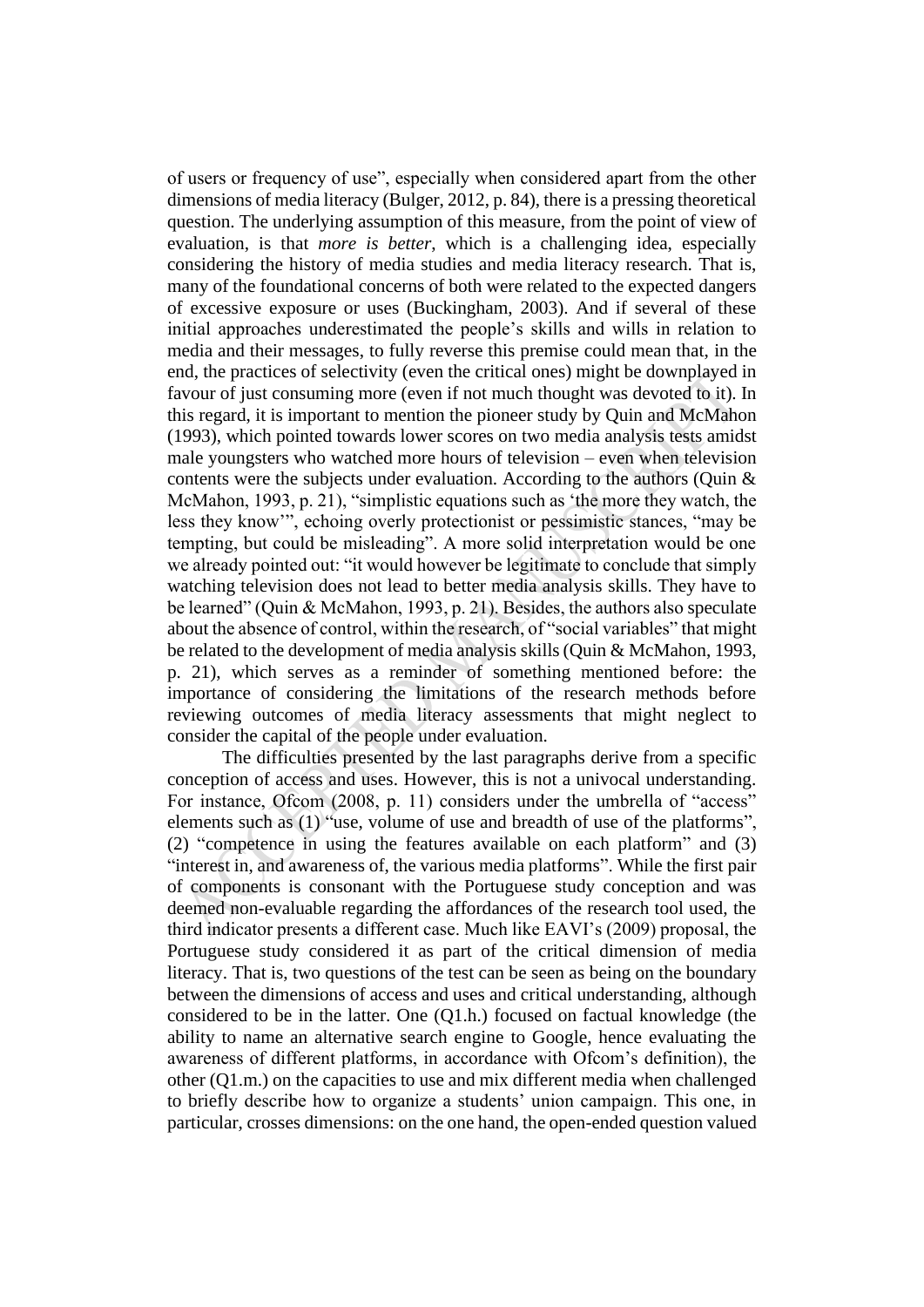the awareness of different media available for the task; on the other hand, only the answers that contextualized the media to be used, showing some degree of critical awareness, could earn all points available in this exercise. The false stability of the media literacy concept and its dimensions becomes clear in this case, as researchers and institutions still add, mix or subtract elements according to their specific goals or theoretical foundations (Buckingham, 2003; Potter, 2010).

#### *The case of production and participation competences*

The declaration of production and participation practices was deemed important for the assessment of competences for two reasons: first, the belief that the simple existence of the activities presented to the youngsters (such as the collaboration with school media) would be something to value in itself, particularly if they had a minor weight on the levels; second, the shortage of established measures to assess production and participation practices, in comparison to the other dimensions of media literacy (Livingstone et al., 2008). An exception might be found in Lopes (2013), who stimulated the actual creation of contents. Despite recognizing the consonance of this challenge with the intent to evaluate media literacy competences, the Portuguese study did not embrace it at its fullest.

According to Lopes (2013, p. 174) the creative tasks would be "the most demanding of the overall media literacy test" (Lopes, 2013, p. 174), as the participants would go beyond the technical capacity to create and participate; they would also be assessed on the critical understanding competences mobilized while creating, emphasizing not only the importance of outcomes, but also the capacity to argue (and present the arguments) about what is being created. This was assessed by the Portuguese study, although grouping it under the critical dimension: the challenge to create was laid down, but the creation itself was not evaluated, as exemplified by the aforementioned case of a hypothetical campaign for the student union (Q1.m.); the focus was on the critical competences mobilized within an evaluate-and-reflect task about the different media available to create content. Once again, the affordances of the research tool were a strong reason behind this option: the eventual creation would necessarily be in a written format, one that might not say much about the youngsters' actual and possible diverse creative competences, but that could make the researchers overanalyse, for better or worse, production and participation skills deemed important in their eyes, but not necessarily relevant for the sample.

#### **What should young people know? Choosing the contents under evaluation**

If media literacy can be understood as an outcome of the process of media education (Buckingham, 2003; Fastrez, 2010), then the absence of a formal and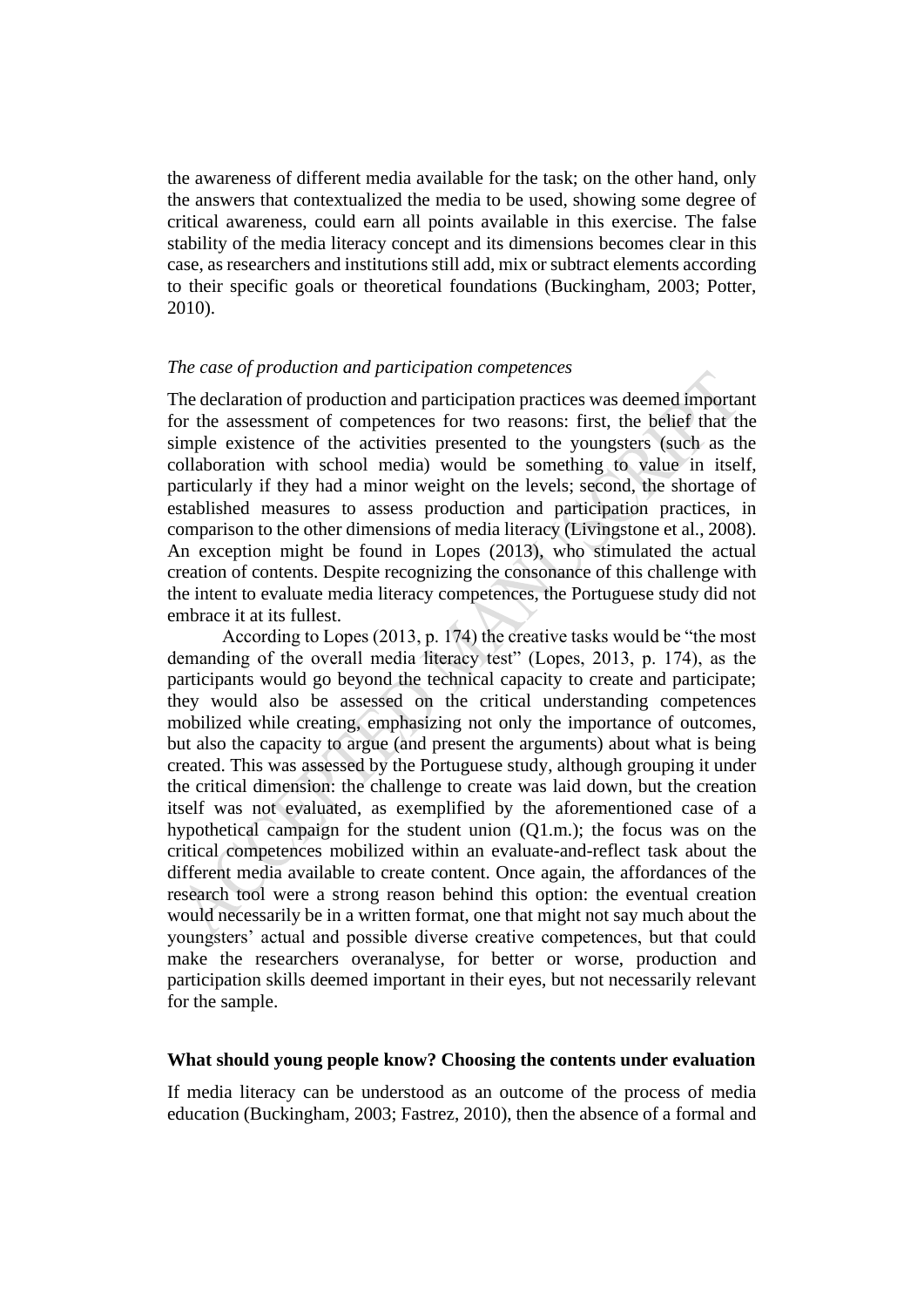widespread media education curriculum implemented within the school institution hinders a general and external definition of what should have been achieved by the subjects during its course. That was the case of Portugal<sup>4</sup>, as the current national Media Education Guidance (Pereira et al., 2014) was still under construction when the research tool was designed and implemented. This means that the sample under evaluation did not have a common ground, already in force or, at least, theoretically developed regarding media education. At the same time, the researchers did not have an established national framework to serve as a general guide either. An official media education programme does not totally guarantee, of course, the construction of a model instrument that would answer these questions and allow us to define exactly what should be evaluated, since there should still be room to recognise informally developed media literacy skills. Nevertheless, it would give important guidelines by establishing a common basis for the learning of media education that students should undertake during their compulsory schooling. Therefore, considering that "no one is born media literate" (Potter, 2010, p. 681), to choose what to evaluate (and the extent of the conclusions drawn from it) becomes a particularly sensitive topic. If the methods are structured around what researchers think young people should know, especially if it is probable that nobody fostered them, one cannot stop asking if we are indeed evaluating their actual media literacy competences or, instead, just the ones triggered by the research tools used and that are believed they should possess, regardless of other possible competences.

In the absence of a national curriculum or, at least, a sanctioned guidance, the subjects to be assessed were inspired by theoretical contributions<sup>5</sup> – from the overall field of media literacy research, but also specific to media literacy competences, as stated earlier – and by the insights of the experts from the Portuguese Informal Group on Media Literacy<sup>6</sup>, which brought not only their knowledge to the discussion and creation of the research tool, but also their specific concerns. For instance, the presence of the School Libraries Network in the group influenced the inclusion of three questions on the boundary between media and information literacy – although this option also had a theoretical support in media literacy competences literature (Fastrez, 2010; Roosen, 2013).

 $4 \text{ In a broad mapping of national media education initiatives in the first decade of the } 21 \text{ s}$ century, Pinto et al. (2011, p. 149) concluded that the Portuguese situation could be characterized as "fragmentary, without direction, [full] of advances and retreats and without a great horizon", despite the existence of – atomized – diverse and interesting efforts.

 $5$  The existence of different works – mostly academic-driven – that tried to set the diverse dimensions of media literacy competences is worth mentioning. The ones by EAVI (2009), Fastrez (2010), Ferrés and Piscitelli (2012) and Roosen (2013) were particularly useful to the Portuguese study. Besides, its pre-test within two schools was also important to get a first impression of the properness of the survey, adjusting it while taking into account the qualitative and quantitative inputs from its application.

<sup>6</sup> GILM in the original acronym.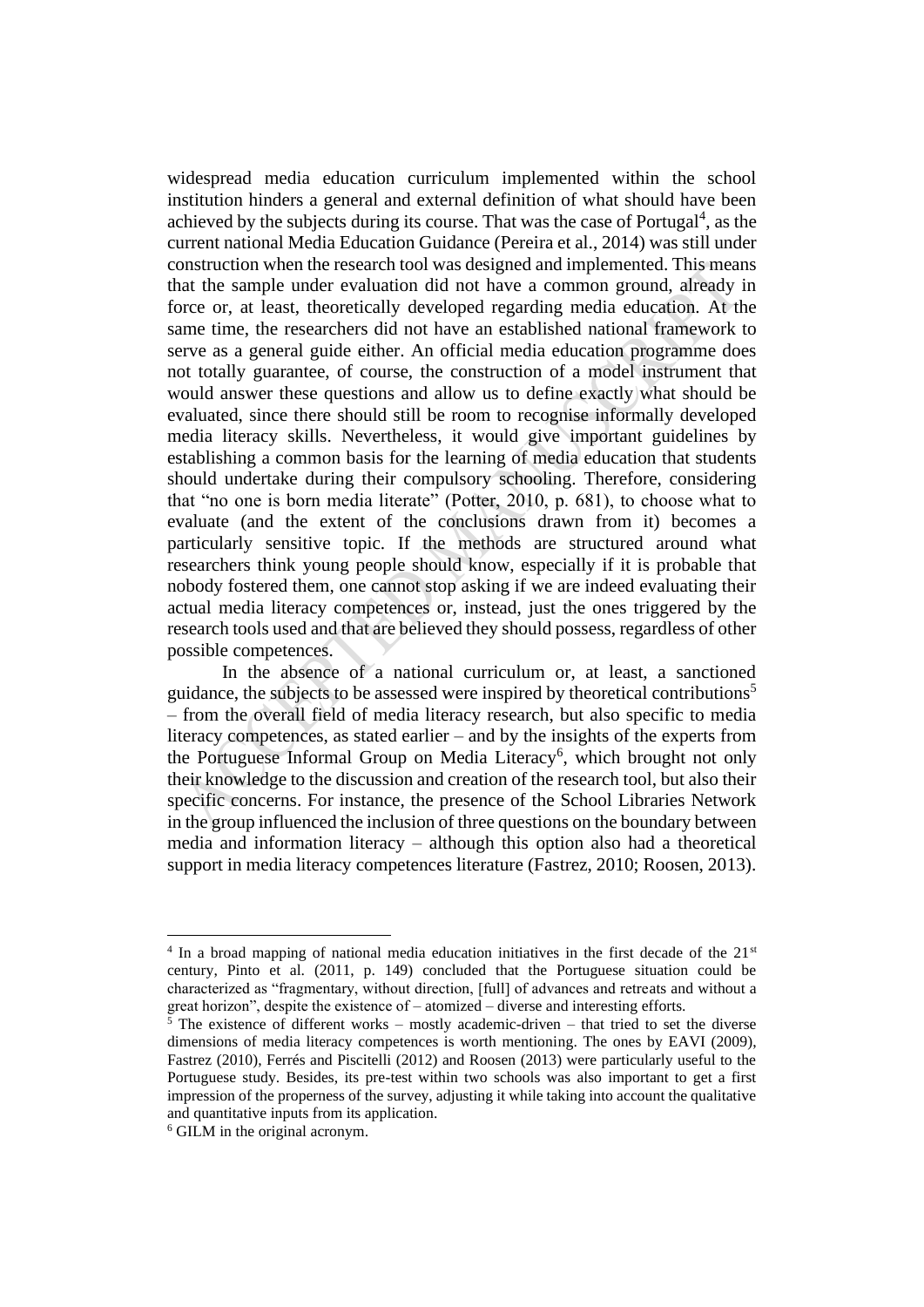## **Towards levels of media literacy competences: creating a scale**

As mentioned before, the final goal of the evaluation was to measure media literacy competence levels with reference to a 100-points-scale. Three main stages can be identified until reaching this intent (Figure 1): the development of the research tool, the gathering and coding of the data and the awarding of the 100-points at stake. The first has been thoroughly reviewed up to this point, hence, the last pair of goals will be at the centre of the discussion from now on.



**Figure 1:** Steps towards defining media literacy competences levels.

After the completion of the survey, each of the 679 full questionnaires were reviewed and classified into two or three categories: totally right, partially right (if applicable) and wrong answer. While the questions regarding factual knowledge, practices and attitudes could be automatically coded, according to predefined categories, the open-ended tasks followed a different coding inspired by Benavente et al. (1996).

The assessment of the tasks started by reviewing every available contribution by the participants, which would help to set the standard, alongside theoretical inputs by the researcher, for what should be considered as a totally/partially right or wrong answer. To be placed within each of these categories, they would have to attain consensual coding by the authors of the study in order to increase the procedure's reliability. After defining what was a right (either totally or partially) or wrong answer, the questions could be ranked by the number of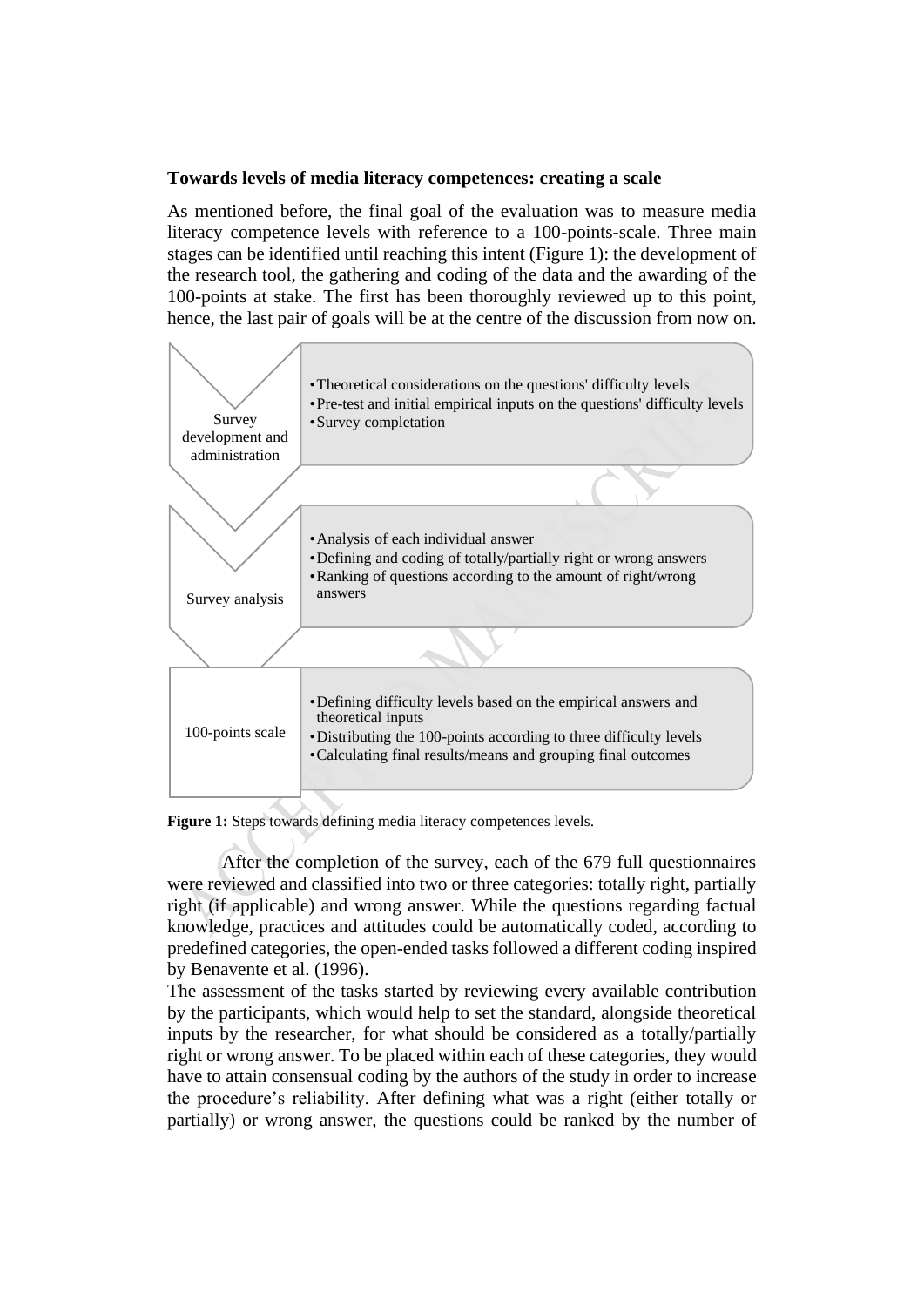wrong answers: a higher quantity of incorrect answers could indicate a possible difficulty level. However, the final difficulty level was established by comparing that ranking with theoretical considerations: for instance, by taking into account the relevance of the subjects under evaluation or even by pondering possible signs of respondents' fatigue in later tasks or other signs of misinterpretation of the questions, which would decrease the value of the task. This procedure led to another categorization: the overall difficulty levels were grouped into three categories comprising the attribution of 10, 6 and 3 points until reaching the 100 to be awarded. At the end, as aforementioned, the overall results were split into three: the ones above 50 points (level 3), the ones above the mean, but with less than 49.5 points (level 2) and the ones below the 29.01 average score (level 1).

## **Final remarks**

The quantitative assessment of media literacy competences is hampered by the absence of a unified framework which would provide the external standards of evaluation (Buckingham, 2003). Media literacy goes beyond the prescriptive knowledge about media, it recognizes the importance of the diversity of senses that can be developed in relation to contents without fixed and univocal meanings. Its research focus is on people's interpretations and reflexibility. Therefore, the critical dimension had a key place in the Portuguese study, influencing how the other elements were considered. This also means that its scope had to be expanded: the critical evaluation, understanding and analysis was not only tied to the media and its contents, but also to participants' own media practices.

Consequently, the concept of media literacy adopted within the Portuguese study relegates access and uses *per se* to a secondary position: to be able to access and use was not more valued than to be able to reflect upon their media practices, or even to critically argue about the reasons for the absence of a given practice. That is, doing more with the media cannot be a sign of higher levels of media literacy competences – if we follow a definition of media literacy that stresses its legacy in relation to the central position of critical thinking, of course. To go beyond the wonders of always-on media practices in so-called information societies, which foster utopian expectations towards "digital natives" and a renewed public sphere, some enthusiasm must be curbed. For instance, we can assume that answers such as "I don't know" or "I prefer not to do it" can be a stronger sign of media literacy competence than being always on. Reaffirming this importance of selectivity means that we have to find ways of assessing competences beyond the bundling of different accomplished tasks. Considering the broader picture of media users research, this kind of approach is preferably studied using qualitative methods (Jensen, 2012; Livingstone et al., 2008). However, there is a push – including by policymakers (e.g., Recommendation 2009/625/EC; Directive  $2018/1808/EU$ ) – for more evaluative and quantitative works, to set standards for future interventions and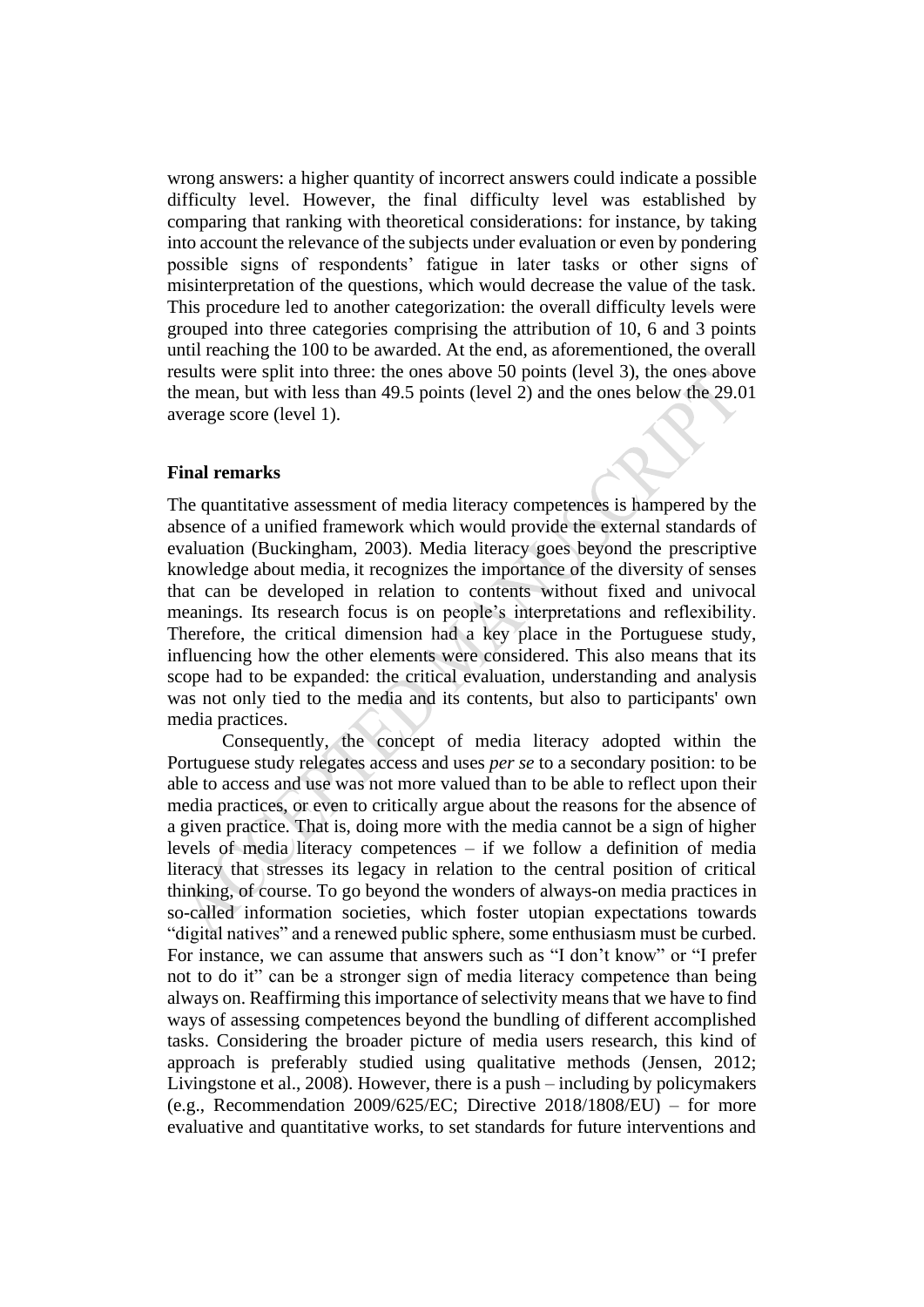to more systematically map the broader picture of media literacy and how it translates into measurable competences.

In fact, the assessment of media literacy competences can be regarded as advantageous for gaining public importance, improving practices and informing national and transnational policies. In the context of the European Union, this is, moreover, an obligation for all Member States. According to the European Audiovisual Media Services Directive (Directive 2018/1808/EU, article 33a), "Member States shall promote and take measures for the development of media literacy skills" and shall report to the Commission (in 2022 and every three years thereafter) the implementation of this obligation. This is an additional reason for European countries to define reliable and valid instruments that are capable of assessing media literacy as a complex and dynamic process.

Based on the theoretical and methodological discussion carried out so far, we are in a position to present some recommendations for assessing media literacy competences, taking into account the merits and the limitations of a quantitative approach and assuming that "each approach to measuring media literacy competencies embodies core values in relation to a particular set of goals, contexts and situations" (Hobbs, 2017, p. 1). To complement this discussion, we include in Annex 1 a table that systematizes a set of theoretical approaches and empirical studies that addresses media literacy competences, showing the diversity of approaches and methods used from different authors and geographies.

As argued, quantitative methods can provide important and relevant indications of overall trends in media literacy competences and can give an extensive picture of the population's media literacy levels. But they should not be regarded as the unique way towards competences: despite the impression of accuracy that figures and statistics might give, their limits might undermine the relevance of any research that seeks through them what they cannot give, sacrificing the complexity of the concepts (and, of course, the people) in question for the sake of measurement. Methodological complementarity might be helpful: other approaches and methods (namely qualitative) need to be considered to complement the quantitative results, bringing to light competences that are difficult to assess through declarative surveys, scales, checklist items or even task-based assessment. As media literacy is a process of communicative interaction, methods based on observation, performance *in situ* or task-based interviews could provide more detailed information about media literacy competences. If, as stated by Hobbs (2017, p. 14), "the measurement of media literacy competencies is a fast-moving target", the diversity of approaches might be crucial to make sense of an elusive research subject.

Complementary methodologies can also be a way of overcoming the separation of cognitive and affective processes and the neglect of the "fundamental significance of students' emotional involvement in the media" (Martens, 2010, p. 2). As also pointed out by Martens (2010, p. 15), "both cognitive and affective mechanisms are theorized to determine the cognitive,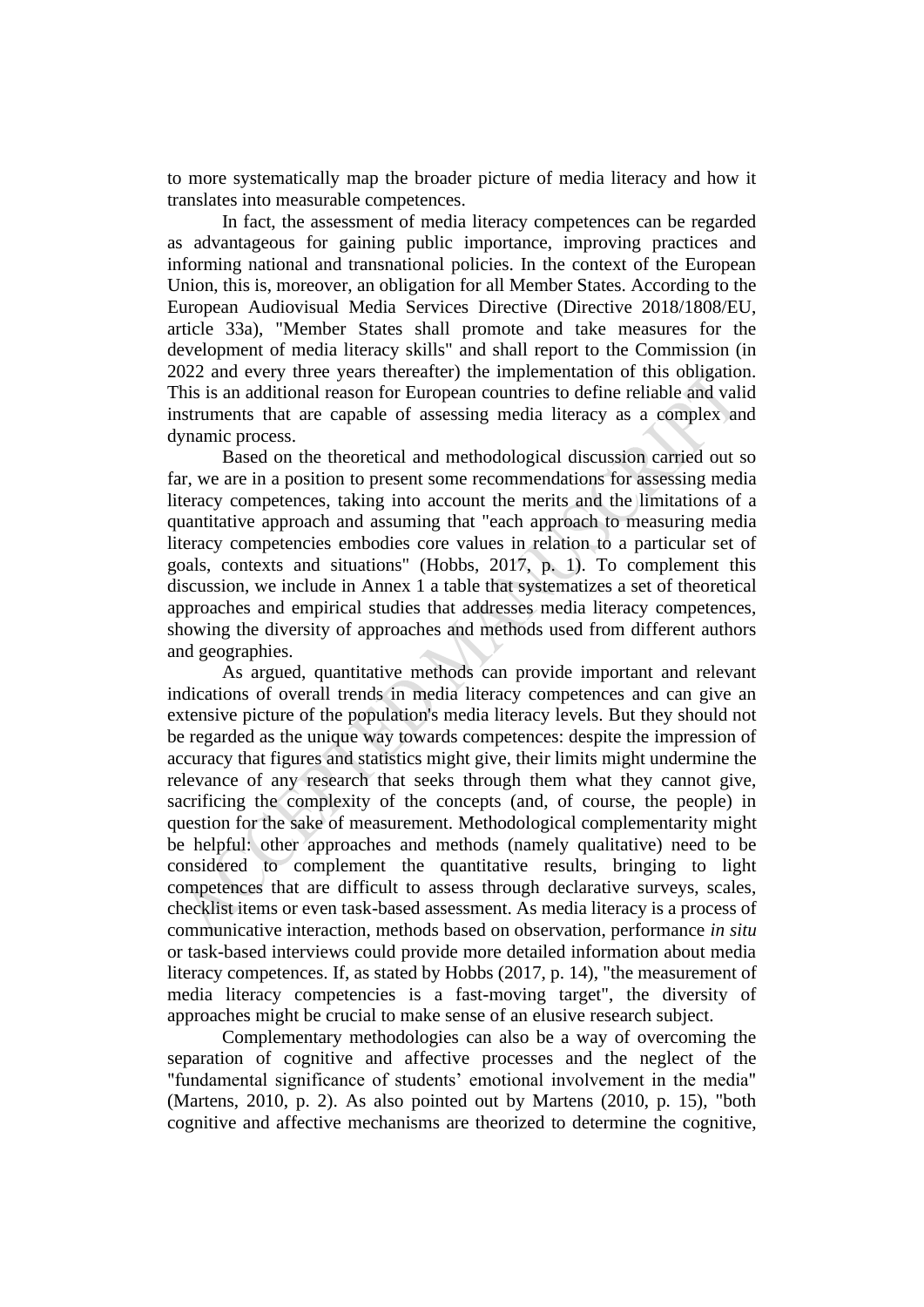attitudinal and behavioural outcomes of media literacy practices". Studies on media literacy competences assessment have been somewhat unsuccessful in considering socio-emotional competences and this undoubtedly "raises many additional methodological challenges" (Martens, 2010, p. 15). Hobbs (2017), considering the importance of examining affective dimensions of media literacy and aiming to connect the cognitive and affective domains, outlined two approaches for measuring the digital and media literacy competences of children and teens – one based on self-report measures and another on performancebased measures. Also, Porat et al. (2018, p. 26) in their study aiming to explore "the perceived digital literacies of junior high-school students, their actual competencies revealed in performance tasks and the association between the two", included tasks to evaluate socio-emotional literacy. However, Hobbs (2017, p. 13) recognises that "researchers are just beginning to explore how media literacy may support development in the affective domain, particularly the development of empathy and socioemotional development. Future research is needed to conceptualize and measure the intersectionality of these important concepts".

In some studies that supposedly aim to assess media literacy competences, questions that assess self-reported media practices are sometimes taken as questions that are assessing media competences. This is a very common misunderstanding that needs researchers' attention: one thing is to appeal to the respondents' memories and perceptions regarding their habits with questions such as: "When you are on the internet, how often do you do this kind of activities?". Another is, such as the example presented by Q1.o, to simulate a somewhat familiar practice that may open the possibility of exploring competences raised by the survey, but with some degree of similarity to everyday practices. Likewise, it is necessary to distinguish media practices and media competences. Therefore, the use of familiar resources, such as declarative surveys, behaviour and attitudinal scales and checklist items, may show many limitations in assessing competences; in this case, the use of performance-based activities and task-based exercises can be more useful to evaluate competences of a layered process such as media experience. Data analysis using these techniques requires a very accurate definition of the coding protocol, the assessment of its execution reliability and the choice of indicators suited for measurement (especially if it is intended to achieve statistical representation and significance). The use of qualitative pre-testing – for instance, discussing the measures in focus groups (Primack et al., 2006) – might be particularly important.

Of extreme relevance is the definition of valid and reliable indicators, designed according to the population whose competences will be assessed. Not all indicators are equally relevant across populations and age groups.<sup>7</sup> This

<sup>&</sup>lt;sup>7</sup> For example, the questions  $(Q1.e, g, i, p)$  regarding Public Service Media (PSM) were much discussed among the researchers to understand whether they would make sense within this particular study. It was discussed whether students aged 17 and 18 should have knowledge of what PSM is. The decision was to include them as these young people would be old enough to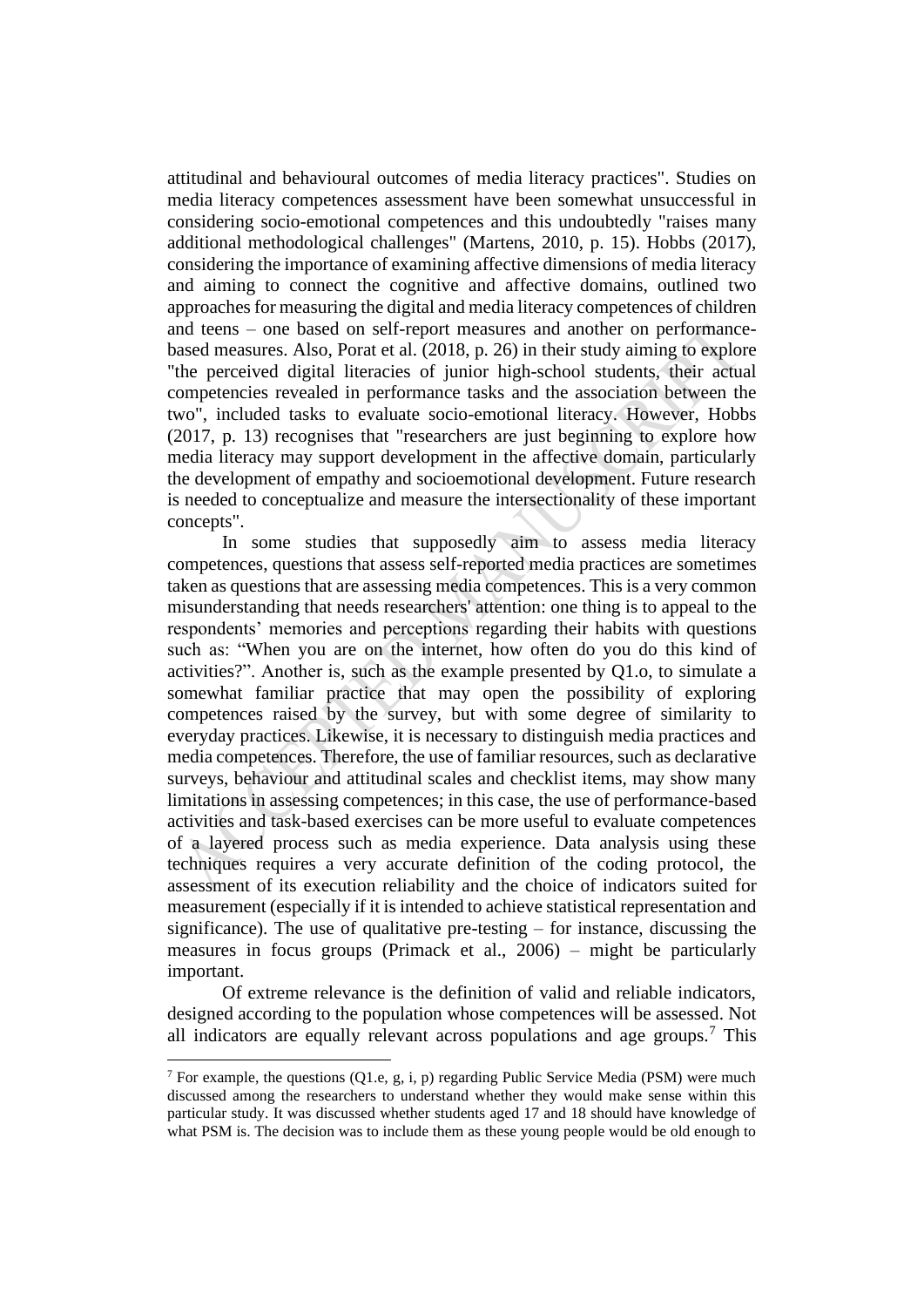poses challenges in assessing media literacy competences at a national but also at an international level, where the possibility of creating a single instrument for all member states is raised. UNESCO (Moeller et al., 2011), although recognizing that an independent survey would have the advantage of being tailored to the area of interest, also acknowledges that it would be costly to create and administer (in this case by UNESCO) and, in this sense, proposes alternative strategies that may be interesting for those who intend to carry out work in this area: use the experiences of MIL surveys already developed; join forces with other international surveys – such as PISA – or national education assessments; combine index of secondary international statistics and international surveys; and a more simplistic solution that entails creating an index from international statistics. This suggestion might be tempting, as it presents practical advantages. But it also pushes towards standardization and, eventually, the abridgement of competences to little more than something established beyond the specificities of people and their practices.

Another aspect that deserves reflection concerns the importance of extending this work to other age groups besides children and young people. There are already some studies that have explored other age and professional groups that can serve as inspiration (see Carvalho, 2015; Hallaq, 2016; Perez Tornero et al., 2017; Simons et al., 2017). As advocated by UNESCO (Moeller et al., 2011, p. 20), "indicators should track the acquisition of MIL in the formal education system as well as in informal learning environments". Only in this way will it be possible to capture the diversity and richness of media experiences, converging formal and informal learning (Pereira et al., 2019). This involves the creation of a multidimensional instrument that uses different stimuli, that includes not only texts, but also audio-visual resources (images, videos, podcasts, examples of media products and contents) – although developing concise research instruments might be a challenge, considering that tiredness in filling out any tool can lead to bias in the results. This diversity can help to make the research more creative and appealing to respondents, echoing their own practices. Regarding this issue, in the case of children and young people, the instrument must mobilize competences of the everyday life of these audiences, assuring that an adult-centred view does not prevail in its design (in the European Research project Transmedia Literacy, adolescents showed, for example, that they produce audio-visual contents in a very different way from that stipulated by adults, which does not mean that it should be less valued – see Pereira & Moura, 2018).

Although it is undoubtedly important to assess media literacy competences to empower active citizenship and to know more precisely the impact of initiatives in this field and their benefits, it is equally important not to

follow the regular national mentions and disputes about PSM. However, this indicator would not have been used with lower age groups. As we mentioned earlier in this article, it is important to define beforehand which indicators to use and these should be in line with the levels of knowledge about the media that the subjects should have, according to their age and developmental stages.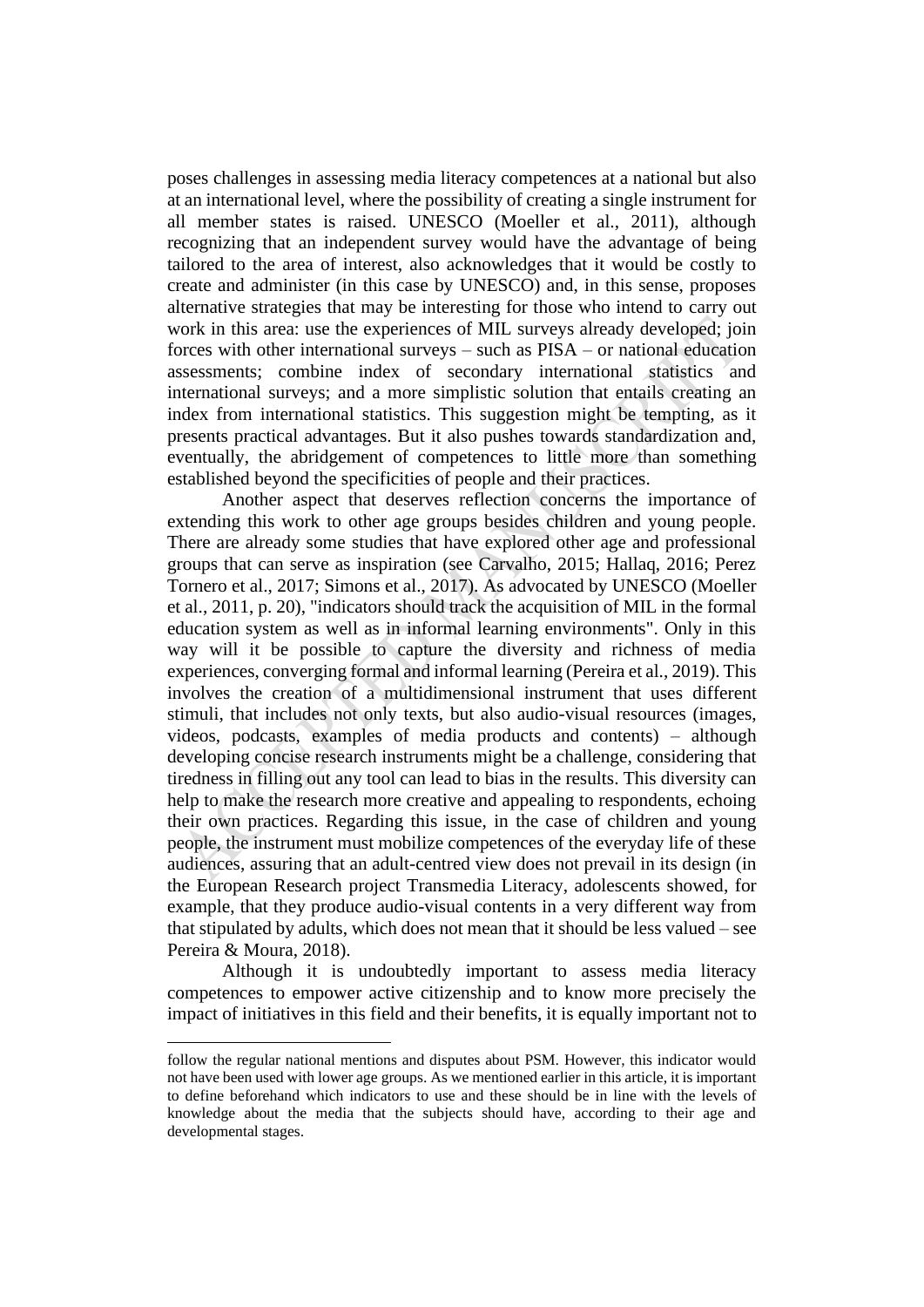devalue the process in favour of the result. If the main concern is placed on media literacy assessment and on the measurement of its results, as occurs in the learning process of many schools, there is a risk that for students the competences assessment framework will resemble a traditional school assignment, making media literacy lose its citizenship value.

## **Acknowledgements**

English proofreading funded by the Portuguese Foundation for Science and Technology through the Multiannual Funding of the Communication and Society Research Centre 2020-2023 with reference UIDB/00736/2020.

#### **References**

Arke, E. T., & Primack, B. A. (2009). Quantifying media literacy: development, reliability, and validity of a new measure. *Educational Media International*, *46*(1), 53–65.

<https://doi.org/10.1080/09523980902780958>

- Ashley, S., Maksl, A., & Craft, S. (2013). Developing a news media literacy scale. *Journalism & Mass Communication Educator*, *68*(1), 7–21. <https://doi.org/10.1177/1077695812469802>
- Aufderheide, P. (1993). *Media literacy. A report of the national leadership conference on media literacy*. The Aspen Institute.
- Benavente, A., Rosa, A., Costa, A. F., & Ávila, P. (1996) *A literacia em Portugal: resultados de uma pesquisa extensiva e monográfica* [Literacy in Portugal: results of an extensive monographic research]. Fundação Calouste Gulbenkian.
- Buckingham, D. (2003). *Media education: literacy, learning and contemporary education*. Polity Press.
- Buckingham, D. (2005a). Constructing the "media competent" child: media literacy and regulatory policy in the UK. *MedienPädagogik*, *11*, 1–14. <https://doi.org/10.21240/mpaed/11/2005.09.27.X>
- Buckingham, D. (2005b). *The media literacy of children and young people*. Ofcom.
- Buckingham, D. (2019). *Media education manifesto*. Polity Press.
- Bulger, M. E. (2012). Measuring media literacy in a national context: challenges of definition, method and implementation. *Medijske Studije/Media Studies*, *3*(6), 83–103.<https://hrcak.srce.hr/96376>
- Carvalho, A. (2015). *Avaliação dos níveis de literacia mediática: estudo exploratório com adultos no mercado de trabalho* [Assessing media literacy levels: an exploratory study with adults in the labour market] [Master's thesis, University of Minho]. RepositoriUM. <http://hdl.handle.net/1822/34309>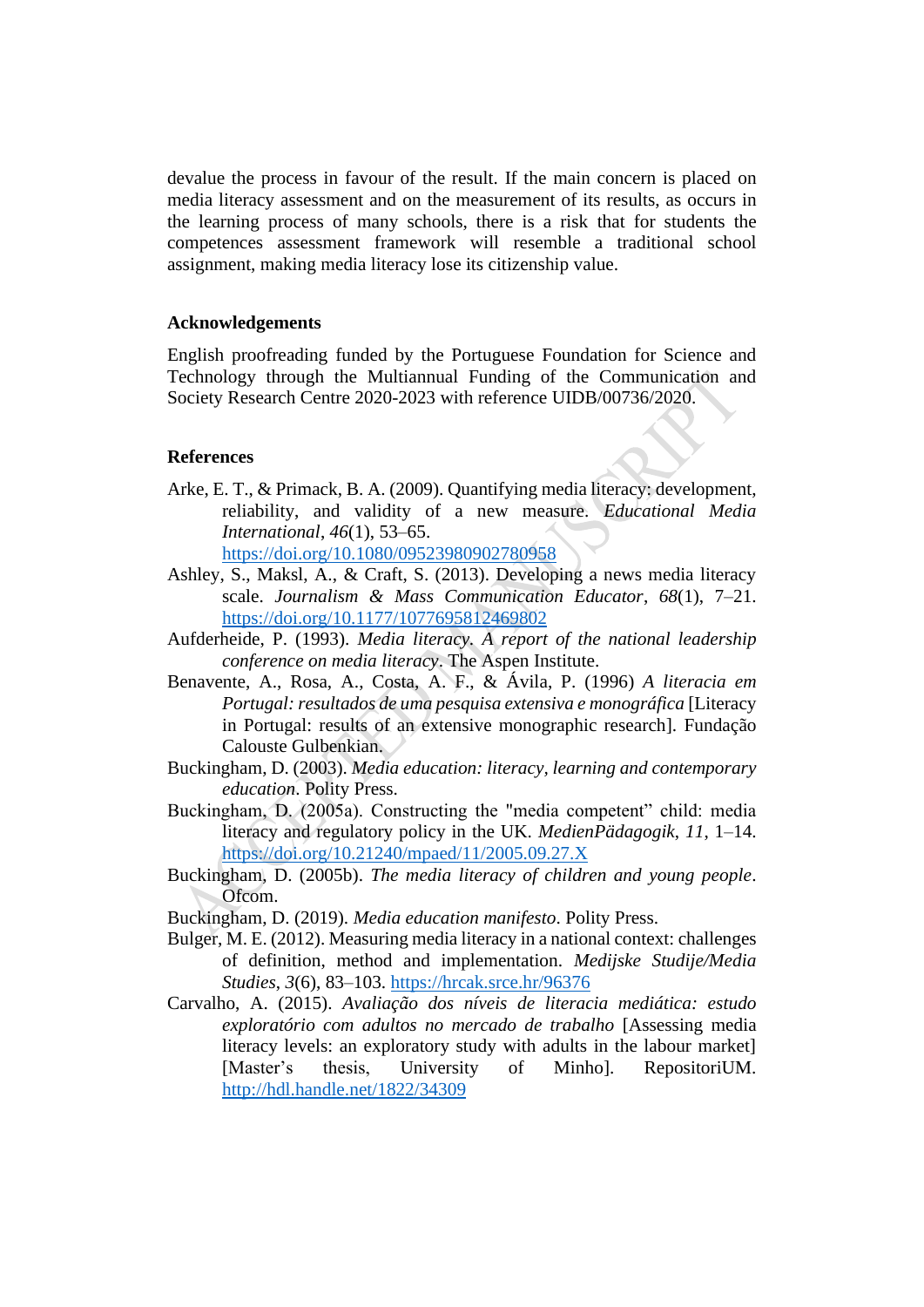- Dayan, D. (2005). Mothers, midwives and abortionists: genealogy, obstetrics, audiences & publics. In S. Livingstone (Ed.), *Audiences and publics: when cultural engagement matters for the public sphere* (pp. 43–76). Intellect Books.
- Directive 2018/1808/EU, of 14 November 2018, European Parliament and Council of the European Union.
- DTI, & EAVI. (2011). *Testing and refining criteria to assess media literacy levels in Europe*. European Commission.
- EAVI. (Coord.). (2009). *Study on assessment criteria for media literacy levels: final report*.
- Fastrez, P. (2010). Quelles compétences le concept de littératie médiatique englobe-t-il ? Une proposition de définition matricielle [What skills does the concept of media literacy encompass? A proposed matrix definition]. *Recherches en Communication*, *33*, 35–52. <https://doi.org/10.14428/rec.v33i33.51793>
- Ferrés, J. (2007). Competence in media studies: its dimensions and indicators. *Comunicar*, *29*, 100–107.<https://doi.org/10.3916/C29-2007-14>
- Ferrés, J., & Piscitelli, A. (2012). Media competence. Articulated proposal of dimensions and indicators. *Comunicar*, *38*, 75–82. <https://doi.org/10.3916/C38-2012-02-08>
- Ferrés Prats, J., García Matilla, A., Aguaded Gómez, J.I., Fernández Cavia, J., Figueras, M., & Blanes, M. (2011). *Competencia mediática: investigación sobre el grado de competencia de la ciudadanía en España* [Media competence: research on the degree of competence of citizens in Spain]. Instituto de Tecnologías Educativas.
- Guzmán Marín, F. (2012). El concepto de competencias [The concept of competences]. *Revista Iberoamericana de Educación*, *60*(4), 1–13. <https://doi.org/10.35362/rie6041289>
- Hallaq, T. (2016). Evaluating online media literacy in higher education: validity and reliability of the Digital Online Media Literacy Assessment (DOMLA). *Journal of Media Literacy Education*, *8*(1), 62–84. <https://digitalcommons.uri.edu/jmle/vol8/iss1/5/>
- Hobbs, R. (2017). *Measuring the digital and media literacy competencies of children and teens*. Manuscript submitted for publication.
- Hobbs, R., & Frost, R. (2003). Measuring the acquisition of media-literacy skills. *Reading Research Quarterly*, *38*(3), 330–355. <https://www.jstor.org/stable/4151822>
- Jensen, K. B. (2012). Media reception: qualitative traditions. In K. B. Jensen (Ed.), *A handbook of media and communication research: qualitative and quantitative methodologies* (pp. 171–185). Routledge.
- João, S. G., & Menezes, I. (2008). Construção e validação de indicadores de literacia mediática [Construction and validation of media literacy indicators]. *Comunicação e Sociedade*, *13*, 55–68. [https://doi.org/10.17231/comsoc.13\(2008\).1144](https://doi.org/10.17231/comsoc.13(2008).1144)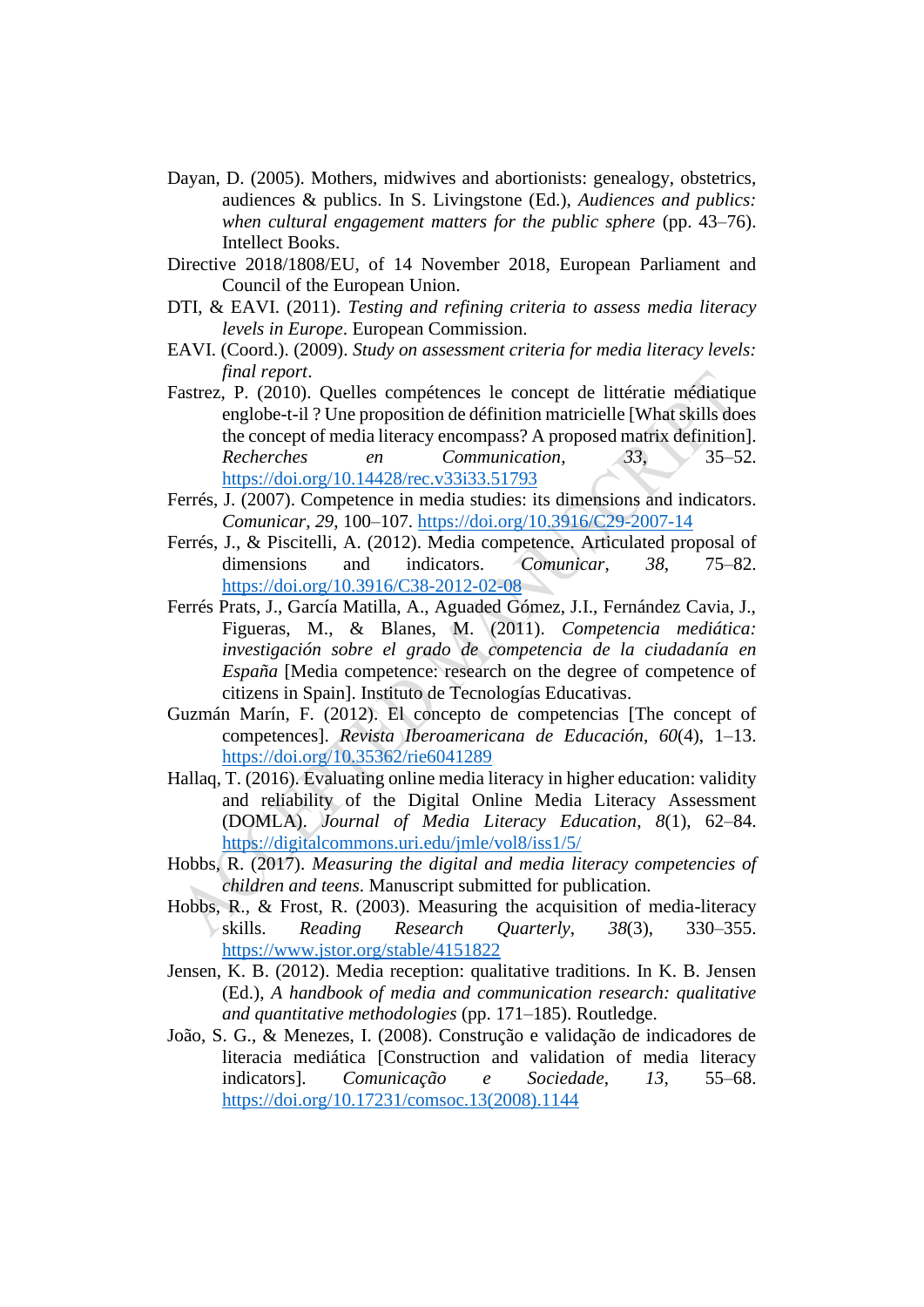- Livingstone, S., Papaioannou, T., Grandío Pérez, M. M., & Wijnen, C. W. (2012). Critical insights in European media literacy research and policy. *Medijske Studije/Media Studies*, *3*(6), 2–12.<https://hrcak.srce.hr/96343>
- Livingstone, S., Van Couvering, E., & Thumim, N. (2008). Converging traditions of research on media and information literacies: disciplinary, critical, and methodological issues. In J. Coiro, M. Knobel, C. Lankshear, & D. J. Leu (Eds.), *Handbook of research on new literacies* (pp. 103–132). Routledge.
- Lopes, P. (2013). *Literacia mediática e cidadania: práticas e competências de adultos em formação na Grande Lisboa* [Media literacy and citizenship: practices and skills of adults in training in Greater Lisbon] [Doctoral thesis, ISCTE-University Institute of Lisbon]. Repositório do ISCTE-IUL.<http://hdl.handle.net/10071/8666>
- Martens, H. (2010). Evaluating media literacy education: concepts, theories and future directions. *Journal of Media Literacy Education*, *2*, 1–22. <https://digitalcommons.uri.edu/jmle/vol2/iss1/1>
- Miège, B. (2017). Sur quelques apports récents de la recherche à la connaissance de l'information [On some recent research contributions to information knowledge]. *Les Enjeux de l'Information et de la Communication*, *18*(1), 51–59. [https://lesenjeux.univ-grenoble-alpes.fr/2017/varia/04-sur](https://lesenjeux.univ-grenoble-alpes.fr/2017/varia/04-sur-quelques-apports-recents-de-la-recherche-a-la-connaissance-de-linformation/)[quelques-apports-recents-de-la-recherche-a-la-connaissance-de](https://lesenjeux.univ-grenoble-alpes.fr/2017/varia/04-sur-quelques-apports-recents-de-la-recherche-a-la-connaissance-de-linformation/)[linformation/](https://lesenjeux.univ-grenoble-alpes.fr/2017/varia/04-sur-quelques-apports-recents-de-la-recherche-a-la-connaissance-de-linformation/)
- Moeller, S., Joseph, A., Lau, J., & Carbo, T. (2011). *Towards media and information literacy indicators, background document of the expert meeting at 4*–*6 November, Bangkok, Thailand*. UNESCO.
- Ofcom. (2008). *Media literacy audit: report on UK children's media literacy*.
- Pereira, S., Fillol, J., & Moura, P. (2019). Young people learning from digital media outside of school: the informal meets the formal. *Comunicar*, *58*, 41–50.<https://doi.org/10.3916/C58-2019-04>
- Pereira, S., & Moura, P. (2018). Production skills. In C. A. Scolari (Ed.), *Teens, media and collaborative cultures: exploiting teens' transmedia skills in the classroom* (pp. 22-32). Universitat Pompeu Fabra.
- Pereira, S., & Moura, P. (2019). Assessing media literacy competences: a study with Portuguese young people. *European Journal of Communication*, *34*(1), 20–37.<https://doi.org/10.1177/0267323118784821>
- Pereira, S., Pinto, M., & Madureira, E. J. (2014). *Media Education Guidance for Preschool Education, Basic Education and Secondary Education*. Ministry of Education and Science.
- Pereira, S., Pinto, M., & Moura, P. (2015). *Níveis de literacia mediática: estudo exploratório com jovens do 12.º ano* [Levels of media literacy: an exploratory study with young people in the 12th grade]. CECS.
- Pérez-Tornero, J. M., Giraldo-Luque, S., Tejedor-Calvo, S., & Portalés-Oliva, M. (2018). Proposal of indicators for the evaluation of media literacy competences in public administrations. *El Profesional de la Información*, *27*(3), 521–536.<https://doi.org/10.3145/epi.2018.may.06>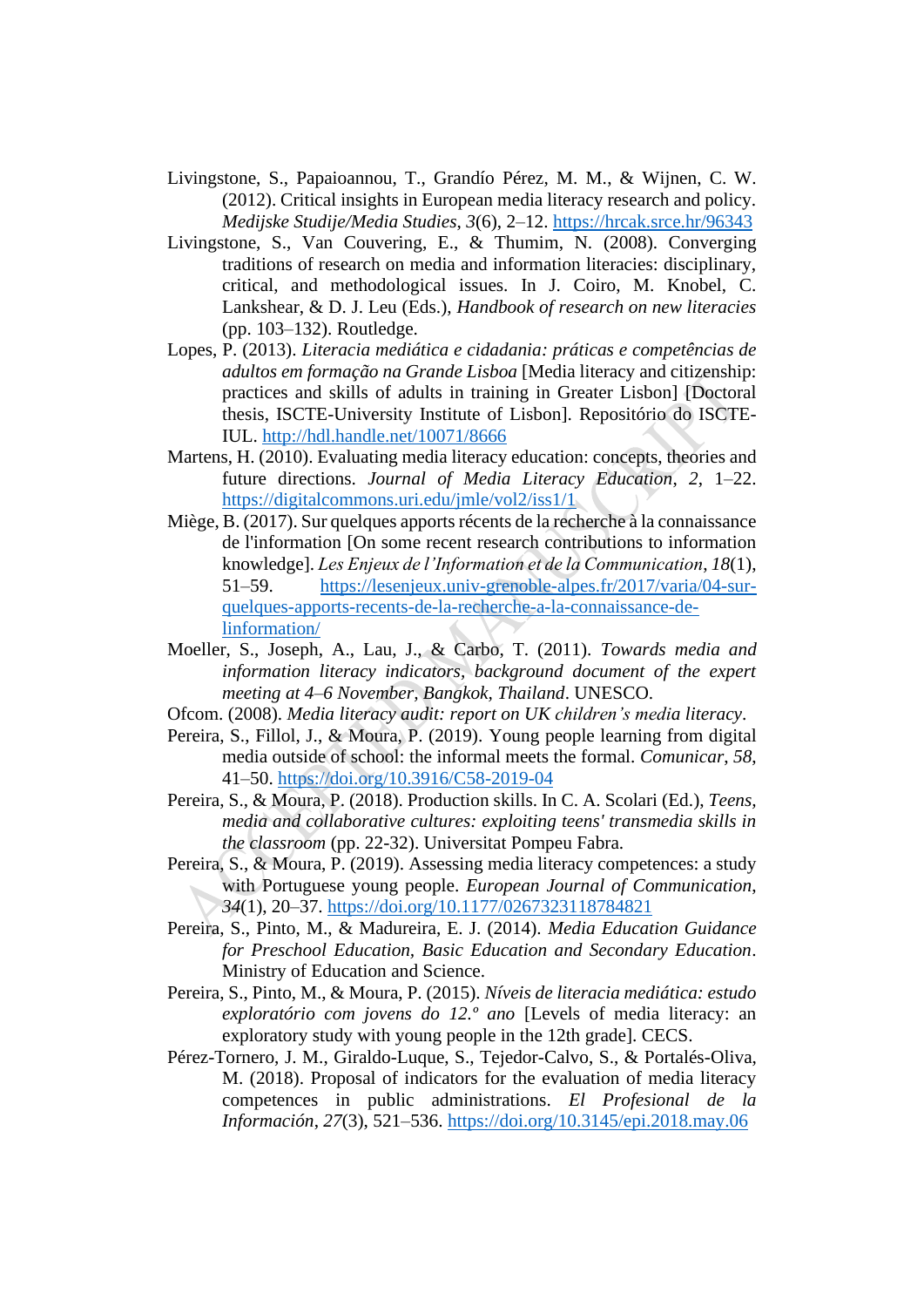- Perrenoud, P. (1995). Des savoirs aux compétences de quoi parle-t-on en parlant de compétences ? [From knowledge to skills – what do we mean by skills?]. *Pédagogie Collégiale*, *9*(1), 20–24. <http://eduq.info/xmlui/handle/11515/21087>
- Perrenoud, P. (1999). Construire des compétences, est-ce tourner le dos aux savoirs ? [Does building skills mean turning your back on knowledge?]. *Pédagogie Collégiale*, *12*(3), 14–17. <http://eduq.info/xmlui/handle/11515/20996>
- Pinto, M., Pereira, S., Pereira, L., & Ferreira, T. D. (2011). *Educação para os media em Portugal: experiências, actores e contextos* [Media education in Portugal: experiences, actors and contexts]. ERC.
- Porat, E., Blau, I., & Barak, A. (2018). Measuring digital literacies: junior highschool students' perceived competencies versus actual performance. *Computers & Education*, *126*, 23–36. <https://doi.org/10.1016/j.compedu.2018.06.030>
- Primack, B. A., Gold, M. A., Switzer, G. E., Hobbs, R., Land, S. R., & Fine, M. J. (2006). Development and validation of a smoking media literacy scale for adolescents. *Arch Pediatr Adolesc Med*, *160*(4), 369–374. <https://doi.org/10.1001/archpedi.160.4.369>
- Prior, M. (2009). The immensely inflated news audience: assessing bias in selfreported news exposure. *Public Opinion Quarterly*, *73*, 130–143. <https://doi.org/10.1093/poq/nfp002>
- Quin, R., & McMahon, B. (1993). Evaluating standards in media education. *Canadian Journal of Educational Communication*, *22*(1), 15–25.
- Recommendation 2009/625/EC, of 20 August 2009, European Commission.
- Roosen, T. (Ed.). (2013). *Les compétences en éducation aux médias* [Competences in media education]. Conseil Supérieur de l'Éducation aux Médias.
- Schilder, E. A., Lockee, B. B., & Saxon, D. P. (2016). The issues and challenges of assessing media literacy education. *Journal of Media Literacy Education, 8*(1), 32–48.

<https://digitalcommons.uri.edu/jmle/vol8/iss1/3>

- Schilder, E., & Redmond, T. (2019). Measuring media literacy inquiry in higher education: innovation in assessment. *Journal of Media Literacy Education, 11*(2), 95–121.<https://doi.org/10.23860/JMLE-2019-11-2-6>
- Simons, M., Meeus, W., & T'Sas, J. (2017). Measuring media literacy for media education: development of a questionnaire for teachers' competencies. *Journal of Media Literacy Education*, *9*(1), 99–115. <https://doi.org/10.23860/JMLE-2017-9-1-7>
- Trültzsch-Wijnen, C. W. (2020). *Media literacy and the effect of socialization*. Springer.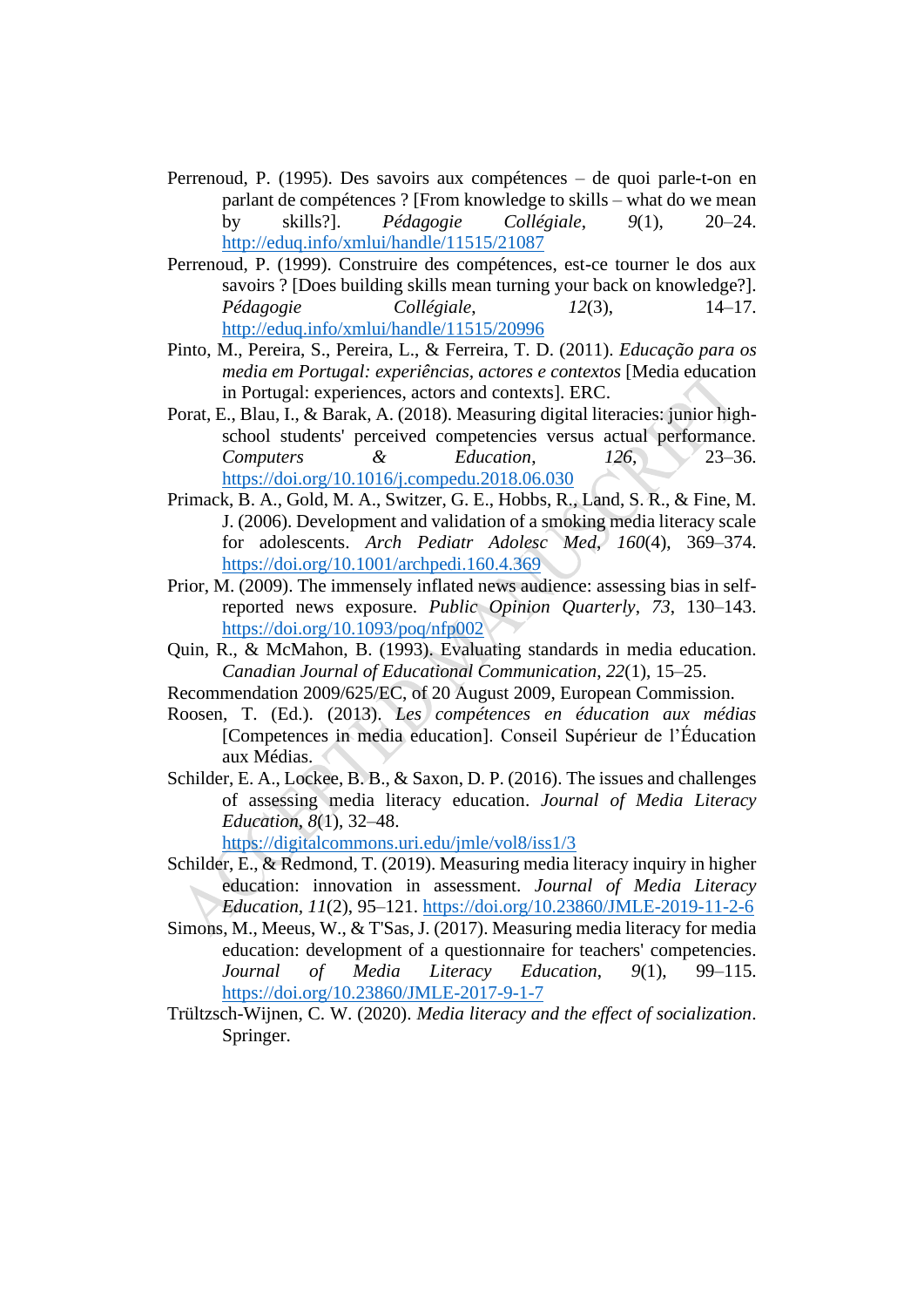## Annex 1

## **Selection of theoretical approaches and empirical studies on media literacy assessment**

|                       |               |                                             | <b>Theoretical approaches</b> |                                                                                                                                                                                                                                                                                                                                                                                                             |                     |
|-----------------------|---------------|---------------------------------------------|-------------------------------|-------------------------------------------------------------------------------------------------------------------------------------------------------------------------------------------------------------------------------------------------------------------------------------------------------------------------------------------------------------------------------------------------------------|---------------------|
|                       |               | <b>Dimensions considered</b>                |                               |                                                                                                                                                                                                                                                                                                                                                                                                             |                     |
| <b>Authors</b>        | Access & uses | Critical<br>understanding<br>and evaluation | Production &<br>participation | <b>Proposal</b>                                                                                                                                                                                                                                                                                                                                                                                             | Country             |
| Ferrés (2007)         | No            | Yes                                         | Yes                           | Base document defining dimensions and indicators<br>to assess competence in audiovisual<br>communication.<br>Proposal based on the contributions of 46 ML<br>Iberoamerican experts and<br>14 ML Spanish experts                                                                                                                                                                                             | Spain/<br>Argentina |
| EAVI (coord.) (2009)  | Yes           | Yes                                         | Yes                           | Pilot studies – four case studies.<br>Assessment tool using selected indicators applied<br>across the EU27 (ML experts).                                                                                                                                                                                                                                                                                    | EU                  |
| <b>Fastrez</b> (2010) | No            | Yes                                         | N <sub>o</sub>                | Proposal for a Media Literacy matrix constructed<br>from four areas of activity (reading, writing,<br>navigating and organizing) and three dimensions of<br>media objects (informational, technical and social),<br>the intersection of which defines twelve categories<br>of competences.                                                                                                                  | Belgium             |
| Moeller et al. (2011) | Yes           | Yes                                         | Yes                           | Development of an inclusive list of potential<br>indicators for measurement and statistical<br>representations of MIL based on two tiers:<br>-Tier 1: 1 variables/indicators to gauge availability<br>of institutions that nurture and promote MIL in<br>society, policy-makers, education and work;<br>- Tier 2: variables/indicators for MIL among<br>teacher-trainers, teachers in training/service, and | Global              |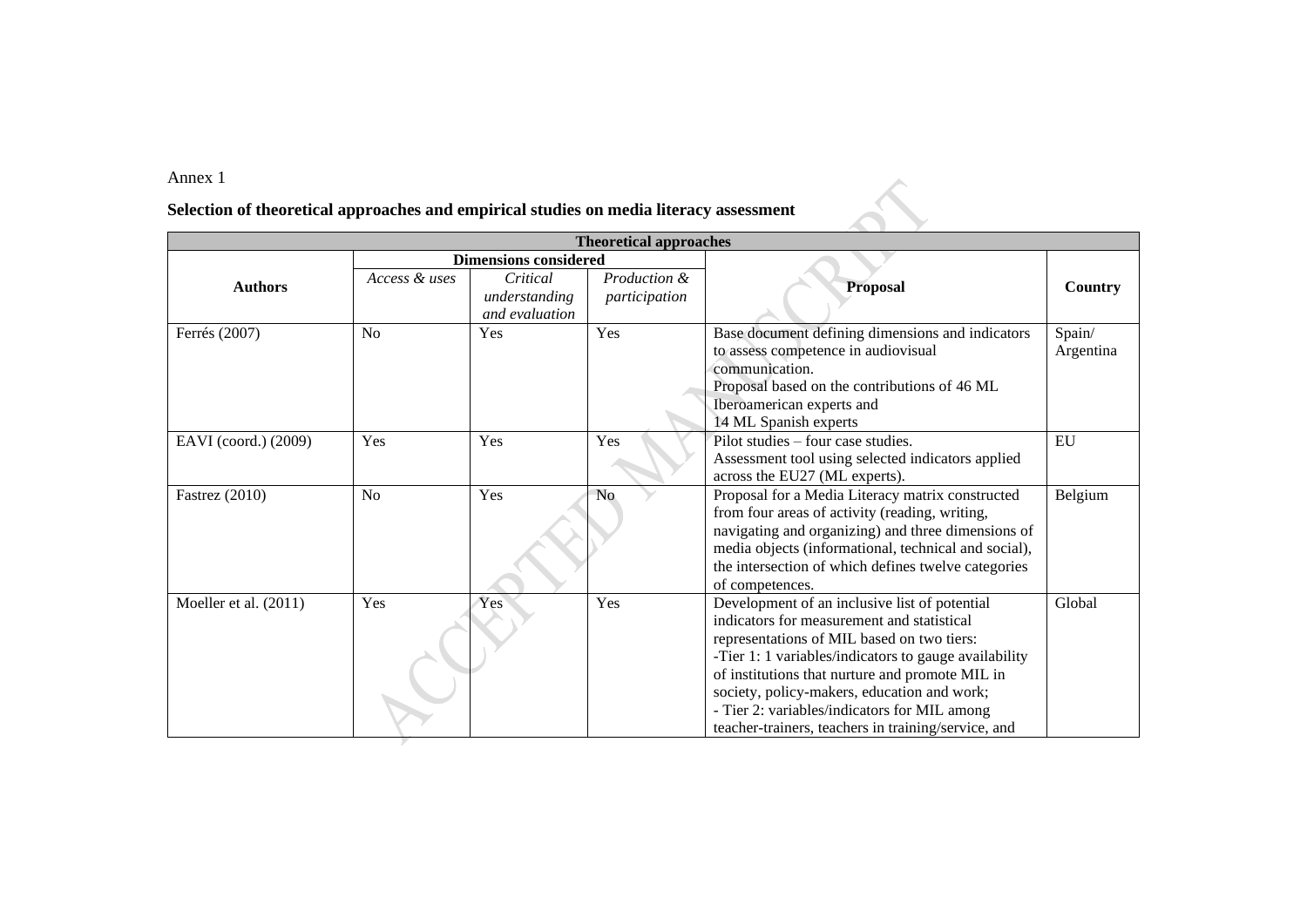|                            |                |      |      | students (primary and secondary) within the<br>educational system.                                                                                                                                                                                                                                                                                                             |            |
|----------------------------|----------------|------|------|--------------------------------------------------------------------------------------------------------------------------------------------------------------------------------------------------------------------------------------------------------------------------------------------------------------------------------------------------------------------------------|------------|
| Ferrés & Piscitelli (2012) | N <sub>o</sub> | Yes  | Yes  | Proposal of dimensions and indicators to define the<br>new media competence. Proposal based on<br>contributions by 50 renowned Spanish and foreign<br>experts in ML                                                                                                                                                                                                            | Spain      |
| Roosen (2013)              | N <sub>o</sub> | Yes  | Yes  | Proposal of a ML competence framework based on<br>four categories (reading; writing; navigating;<br>organising) operated in three<br>dimensions of media objects (information, technical<br>and social).                                                                                                                                                                       | Belgium    |
| Hallaq (2016)              | Yes            | Yes  | Yes  | Digital Online Media Literacy Assessment<br>(DOMLA) - development of a valid and reliable<br>quantitative survey to measure digital online media<br>literacy of university-level students.<br>DOMLA is intended for<br>university-level students.<br>It was validated and tested by a 12-step process<br>involving subject-matter experts and undergraduate<br>level students. | <b>USA</b> |
| Hobbs (2017)               | n.a.           | n.a. | n.a. | Brief review of approaches to measuring digital and<br>media literacy competencies – the author outlines<br>two approaches: performance or competency-based<br>measures and self-report of attitudes, knowledge,<br>skills and behaviours.                                                                                                                                     | <b>USA</b> |

|                |                             |  | skills and behaviours. |                     |                |  |  |
|----------------|-----------------------------|--|------------------------|---------------------|----------------|--|--|
|                |                             |  |                        |                     |                |  |  |
|                | <b>Empirical studies</b>    |  |                        |                     |                |  |  |
| <b>Authors</b> | <b>Dimensions evaluated</b> |  | <b>Methods</b>         | Population & sample | <b>Country</b> |  |  |
|                |                             |  |                        |                     |                |  |  |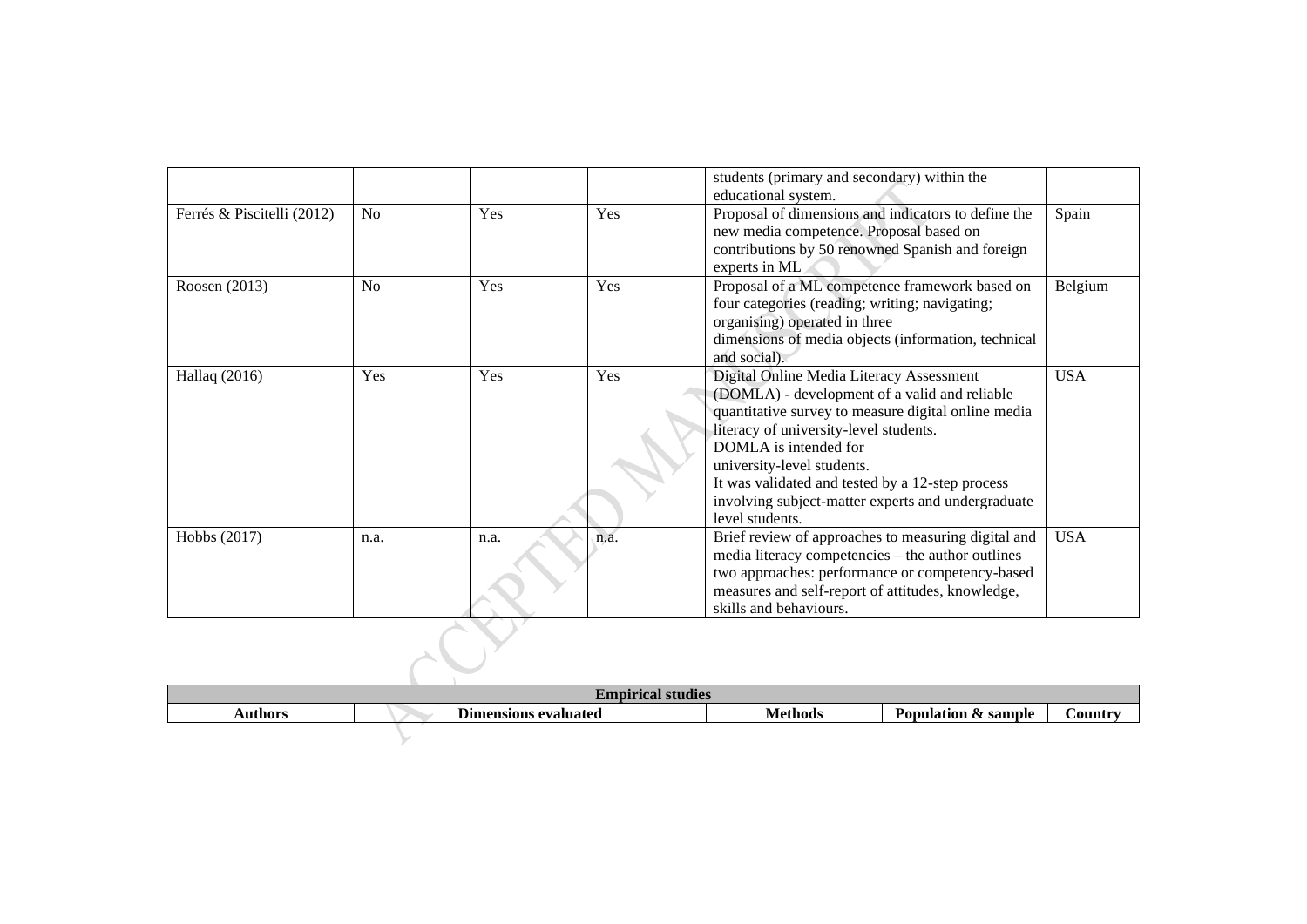|                       | Access & uses | Critical<br>understanding<br>and evaluation | Production &<br>participation |                                                                                                                                                                                                                                 |                                                                                     |            |
|-----------------------|---------------|---------------------------------------------|-------------------------------|---------------------------------------------------------------------------------------------------------------------------------------------------------------------------------------------------------------------------------|-------------------------------------------------------------------------------------|------------|
| Hobbs & Frost (2003)  | No            | Yes                                         | No                            | Quasi-experimental<br>research:<br>Paper-and-<br>$\overline{\phantom{a}}$<br>pencil response<br>to open-ended<br>questions and<br>checklist items<br>Open-ended<br>response text;<br>Scoring<br>following a<br>coding protocol. | Students enrolled in<br>grade 11<br>Treatment group $N=$<br>293<br>Control group=89 | <b>USA</b> |
| João & Menezes (2008) | No            | Yes                                         | No                            | Survey:<br>Scale on media<br>knowledge;<br>Exercise:<br>interpretation of<br>two types of<br>media messages<br>(news and<br>cartoons)                                                                                           | University students<br>$N = 241$                                                    | Portugal   |
| Arke & Primack (2009) | Yes           | Yes                                         | No                            | Development and testing<br>of a pilot measure of ML<br>- a scale consisted of<br>seven measures<br>corresponding to five<br>domains (recall, purpose,<br>viewpoint, technique and<br>evaluation).                               | College<br>communications<br>students<br>$N = 34$                                   | <b>USA</b> |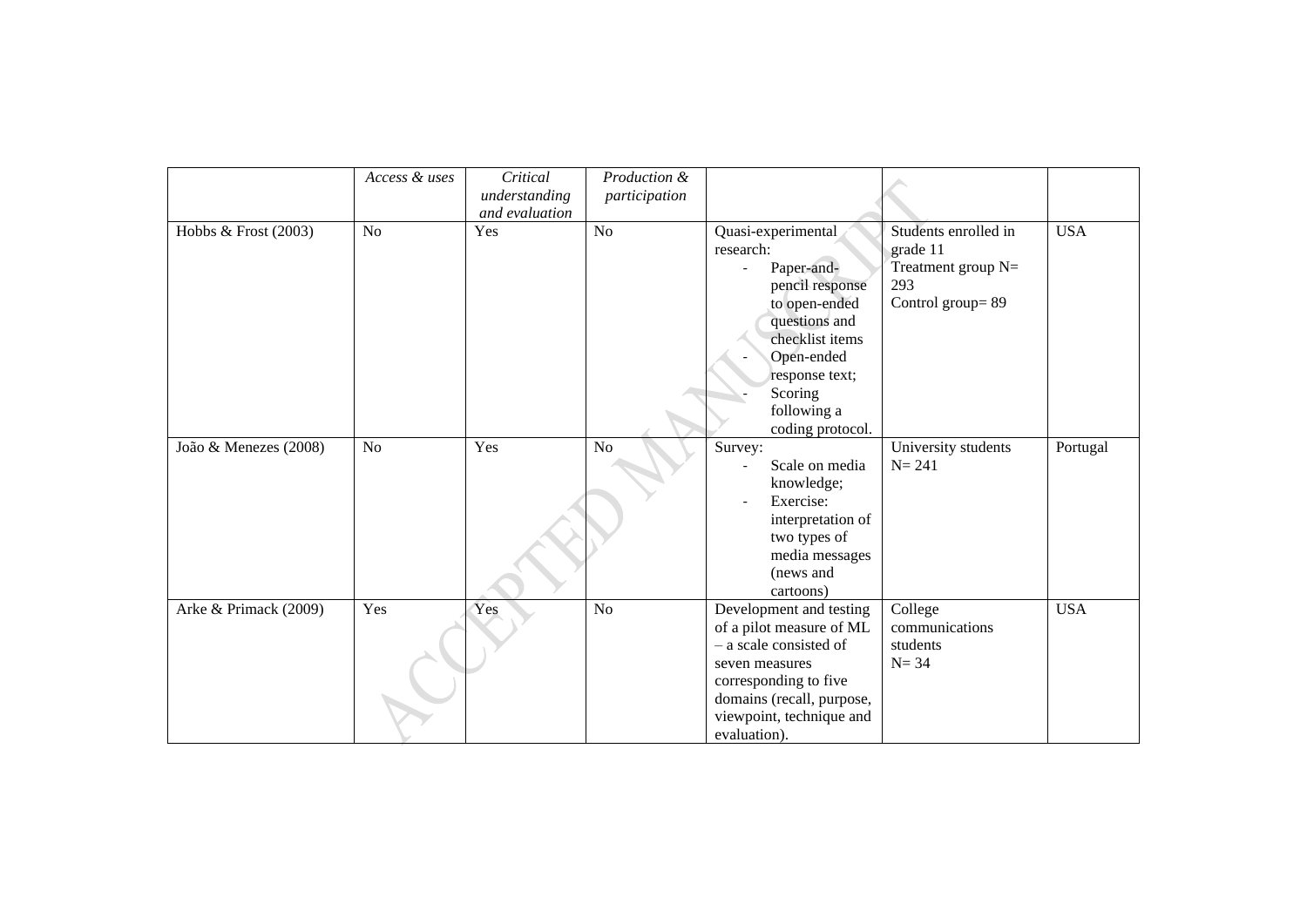| DTI & EAVI (2011)           | Yes            | Yes  | Yes  | Survey: online and                                   | Online: population            | <b>EU</b>  |
|-----------------------------|----------------|------|------|------------------------------------------------------|-------------------------------|------------|
|                             |                |      |      | offline (phone                                       | from seven European           | countries  |
|                             |                |      |      | interviews)                                          | countries aged 16-74.         |            |
|                             |                |      |      | Core questions on ML                                 | $N = 7051$                    |            |
|                             |                |      |      | were scored and three                                | Offline: population           |            |
|                             |                |      |      | levels were calculated:                              | from four European            |            |
|                             |                |      |      | the basic level, the                                 | countries aged 16-74.         |            |
|                             |                |      |      | medium level and the                                 | $N = 252$                     |            |
|                             |                |      |      | advanced level.                                      |                               |            |
| Lopes (2013)                | Yes            | Yes  | Yes  | Survey                                               | Students over 18 yo,          | Portugal   |
|                             |                |      |      | Competences test                                     | $N = 520$                     |            |
| Pereira et al. (2015)       | No (just       | Yes  | Yes  | Competence test                                      | Students at the end of        | Portugal   |
|                             | considered for |      |      |                                                      | compulsory education          |            |
|                             | context)       |      |      |                                                      | $(17-18 \text{ y.o.}), N=679$ |            |
| Carvalho (2015)             | $No$ (just     | Yes  | Yes  | Survey                                               | Adults in labour market       | Portugal   |
|                             | considered for |      |      | Focus groups                                         | $N = 201$                     |            |
|                             | context)       |      |      |                                                      |                               |            |
| Schilder et al. (2016)      | n.a.           | n.a. | n.a. | Mixed methods                                        | ML experts and                | <b>USA</b> |
|                             |                |      |      | combining qualitative                                | scholars:                     |            |
|                             |                |      |      | and quantitative                                     | interviews $N=10$ ;           |            |
|                             |                |      |      | approaches: interviews                               | survey $N = 133$              |            |
|                             |                |      |      | and quantitative survey                              |                               |            |
| Simons et al. $(2017)$      | Yes            | Yes. | Yes  | Questionnaire (web                                   | Teachers N=454;               | Belgium    |
|                             |                |      |      | survey)                                              | student teachers N=           |            |
|                             |                |      |      |                                                      | 219.<br>Public administration |            |
| Pérez Tornero et al. (2018) | Yes            | Yes  | Yes  | Proposal of a framework<br>of indicators and a media |                               | Spain      |
|                             |                |      |      |                                                      | professionals<br>$N = 58$     |            |
|                             |                |      |      | competence self-                                     |                               |            |
|                             |                |      |      | assessment test for public<br>administrations.       |                               |            |
|                             |                |      |      |                                                      |                               |            |
|                             |                |      |      |                                                      |                               |            |
|                             |                |      |      |                                                      |                               |            |